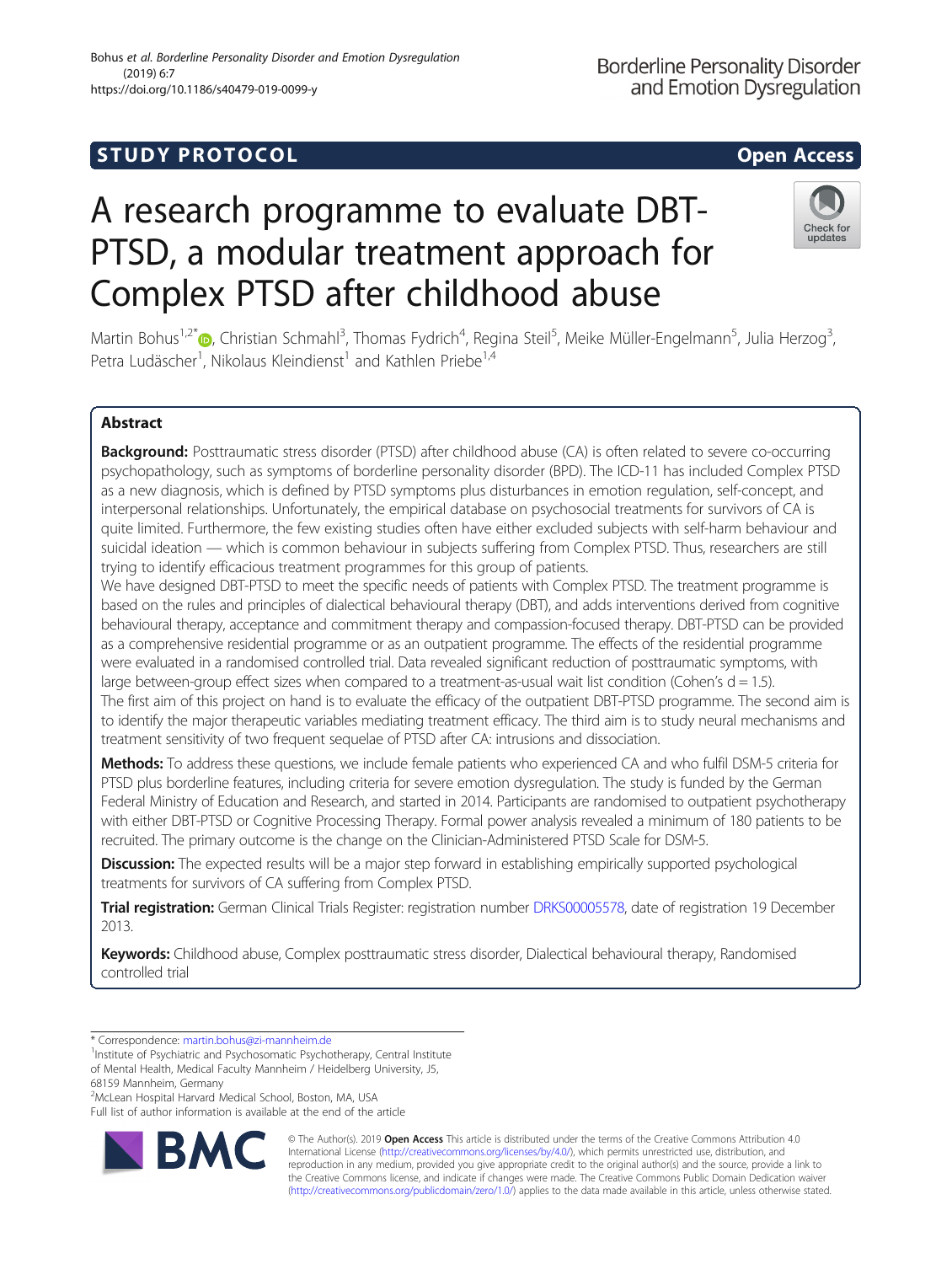# Background

#### Sequelae of child abuse

Childhood abuse (CA) is a serious and pervasive problem worldwide, with childhood sexual abuse reported by 18% of women and 8% of men [[1\]](#page-12-0), and childhood physical abuse by 22 and 25%, respectively [[2](#page-12-0)]. Adult survivors of CA often live with significant consequences, including psychiatric disorders. The World Mental Health Survey including representative surveys in 21 countries found that childhood adversities account for 30% of all mental disorders across countries [[3\]](#page-12-0). Cohort studies [[4](#page-12-0)–[8](#page-12-0)] and epidemiological studies [\[3](#page-12-0), [9](#page-12-0), [10\]](#page-12-0) revealed the highest odds ratios for affective disorders, substance related disorders, borderline personality disorder (BPD) and posttraumatic stress disorder (PTSD). The latter is often associated with emotion dysregulation, dissociative symptoms, aversive self-concepts, and interpersonal difficulties. This results in a relatively high comorbidity: Between 30 and 60% of patients with BPD suffer from co-occuring PTSD and between 17 and 30% of patients with PTSD meet the criteria for BPD  $[11–15]$  $[11–15]$  $[11–15]$  $[11–15]$ . These co-occuring symptoms have been described under the terms Complex PTSD (cPTSD) and Disorders of Extreme Stress Not Otherwise Specified (DESNOS). Both the DSM-5 [\[16](#page-13-0)] and the ICD-11 [[17](#page-13-0)] have taken the symptoms of cPTSD into account. The DSM-5 added symptoms to the PTSD diagnosis that have frequently been viewed as symptoms of cPTSD, such as distorted beliefs about self and others, dissociation, and reckless behaviour. The ICD-11 [\[17\]](#page-13-0) includes a distinct cPTSD diagnosis that comprises the three main symptom clusters of PTSD along with enduring disturbances in the domains of affect, self, and interpersonal relationships. Several studies support the ICD-11 distinction between PTSD and cPTSD, and have found that a history of CA is strongly associated with the latter [\[18](#page-13-0), [19](#page-13-0)].

#### Economic costs of PTSD and co-occurring BPD

Apart from the individual suffering, economic costs for treatment and functional impairment (e.g., unemployment) are a heavy burden for the health care system. Data from our group on economic aspects of patients with PTSD and severe emotion dysregulation like BPD, in Germany indicate average direct and indirect costs of about €28.000 per patient (2/3 direct treatment costs) for a period of 1 year, and further indicate that within the German health system, co-morbidity as well as severity of PTSD is related to higher direct costs for healthcare [\[20](#page-13-0), [21\]](#page-13-0).

### Psychosocial treatments

Cognitive-behavioural therapies have been shown to be efficacious in treating adults with PTSD in general [[22](#page-13-0), [23\]](#page-13-0). The recently revised Clinical Practice Guideline for the Management of PTSD [[24\]](#page-13-0) strongly recommends the use of individual, trauma-focused psychotherapies that have a primary component of exposure and/or cognitive interventions. However, there has been little study of the efficacy of these therapies for PTSD related to CA in general and specifically in patients with co-occuring BPD-symptoms. Meta-analyses specifically studying psychological treatment effects in patients with PTSD related to CA yielded smaller effect sizes (medium effect size  $d = 0.7$ ; [\[25](#page-13-0)]) and lower recovery rates in CA-related PTSD [[26\]](#page-13-0) than compared to those studies, that included all types of PTSD. Furthermore, studies on CA-related PTSD often excluded patients with substance abuse, dissociative disorders, BPD and suicidality [\[26](#page-13-0)].

There is a mixed data base on the impact of CA on PTSD treatment outcome. A randomised controlled trial (RCT) of eye movement desensitization and reprocessing (EMDR) found that PTSD related to a childhood trauma compared to PTSD related to an adulthood trauma was associated with less improvement and a lower remission rate [\[27](#page-13-0)]. Another study, which compared prolonged exposure (PE) with stress inoculation training, also found that patients with a childhood trauma showed less improvement [[28\]](#page-13-0). However, several other studies found no evidence supporting a negative impact of CA on the treatment outcome after PE, EMDR and cognitive processing therapy (CPT) [[29](#page-13-0)–[33](#page-13-0)]. A most recent metaregression-analysis included 51 RCTs and suggested that childhood trauma was associated with a poorer response to psychological therapy (Karatzias, Murphy, Cloitre, Bisson, Roberts, Shevlin: Psychological interventions for ICD-11 complex PTSD symptoms: systematic review and meta-analysis, submitted).

There is also a mixed data base regarding the impact of a co-occuring BPD. Five studies documented no significant effects of co-morbid BPD on treatment outcome [[34](#page-13-0)–[38](#page-13-0)]. Notably, three studies of these excluded patients with current self-injurious behaviour [\[34](#page-13-0)–[36\]](#page-13-0). One study, which compared individual cognitive-behavioural therapy to individual present-centered therapy for female survivors of childhood sexual abuse (CSA) found that all patients with a co-occurring BPD diagnosis dropped out of cognitive-behavioural therapy [[39\]](#page-13-0).

Thus, researchers are still trying to identify treatment models for adult survivors of CA with concurrent severe emotional dyscontrol or severe dysfunctional behaviours. Currently, the American Psychological Association [[24](#page-13-0)] and the US Department of Veterans Affairs and Department of Defense [\[40\]](#page-13-0) considers four psychological treatments for PTSD to have strong research support. Among these empirically evaluated treatments, one of the currently most promising approaches is CPT [\[41,](#page-13-0) [42\]](#page-13-0). CPT was originally developed as a group treatment for rape victims. Originally it comprised two components: cognitive interventions and written trauma accounts [[43](#page-13-0)]. Chard [[44](#page-13-0)] adapted CPT for victims of CSA by combining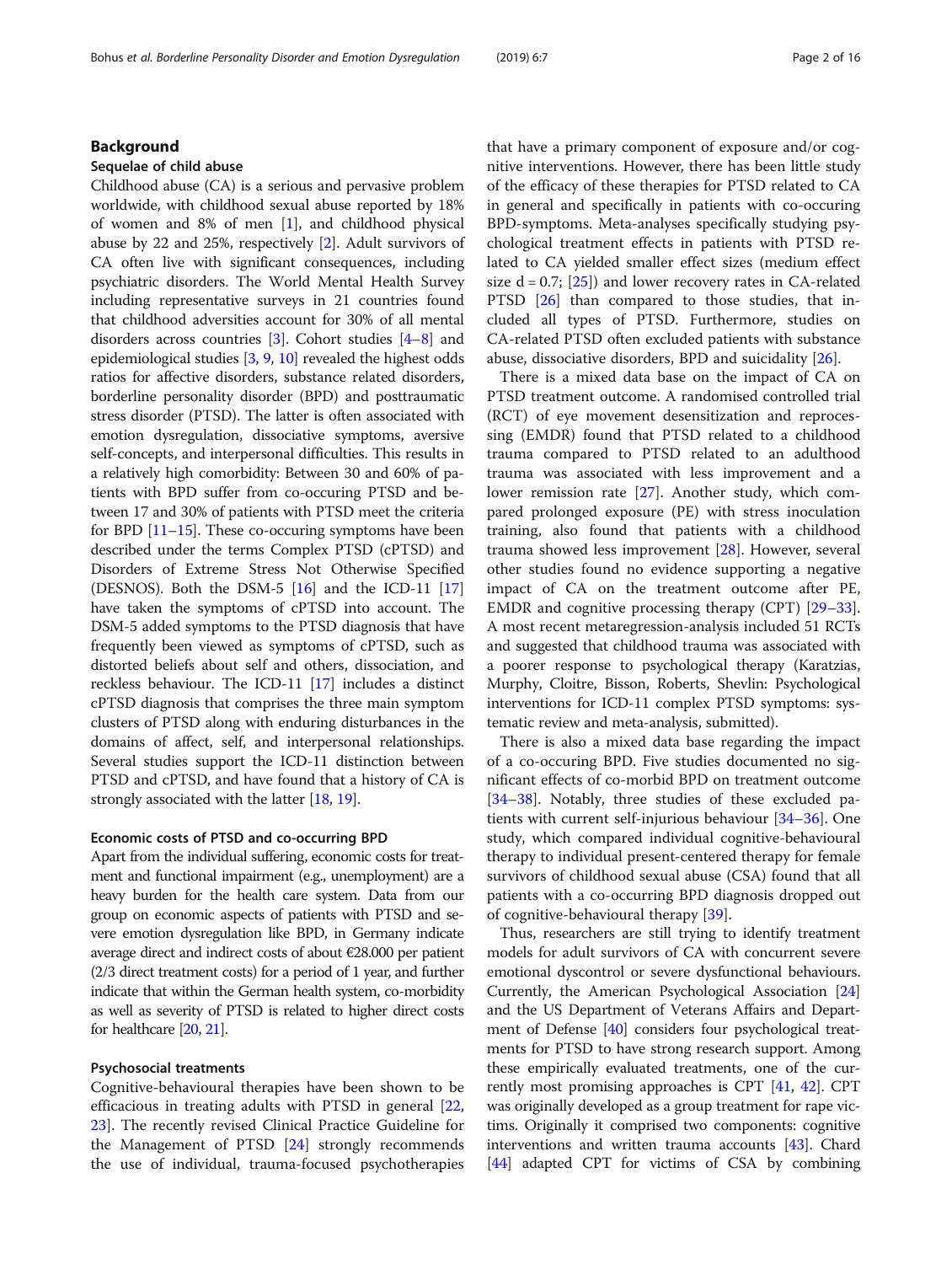individual and group treatment. In an RCT comparing 17 weeks of this treatment to a wait-list control, the treatment was found to be highly efficacious [[44](#page-13-0)]. However, this study did not report data for patients with BPD. Resick et al. [\[45\]](#page-13-0) conducted an RCT to separate out the efficacy of the two components of CPT, and found that a treatment consisting of only the cognitive interventions was as successful in treating PTSD as was the combination of cognitive and exposure interventions, with lower dropout rates. Accordingly, the written trauma accounts constitute no standard intervention of CPT anymore [\[42\]](#page-13-0).

However, since personality disorders were not assessed in the RCT by Resick et al. [[45\]](#page-13-0), and since only 38% of the participants defined CSA as their worst traumatic event it remains unclear whether these treatment results can be generalised to patients with cPTSD related to CA. Moreover, the data revealed only small effects on typical problems of patients with cPTSD, such as difficulties in anger control and re-victimisation [[46\]](#page-13-0).

The International Society of Traumatic Stress Studies (ISTSS) recommends in its guidelines for the treatment of cPTSD the use of phase-based, modular treatments including modules to improve emotion regulation and traumatic memory processing [\[47](#page-13-0)]. One of the empirically best supported treatment for emotion dysregulation is dialectical behavioural therapy (DBT). However, in the absence of a specific protocol for treating co-occurring PTSD, only a minority of BPD clients with co-occurring PTSD who underwent 1 year of DBT treatment achieved full remission from PTSD [\[48](#page-13-0), [49](#page-13-0)]. Accordingly, several treatments combining DBT and trauma-focused methods have been developed. Harned et al. [\[49](#page-13-0), [50](#page-13-0)] added a PE protocol after successful stage I standard DBT. In a first open-trial study by Harned et al. [\[50](#page-13-0)], 13 BPD patients with PTSD received a trauma-focused exposure-based treatment in addition to ongoing standard outpatient DBT once they had achieved control over so-called stage I treatment targets such as self-injurious behaviour. Intent-to-treat analyses revealed significant improvement in posttraumatic symptoms and in most secondary outcomes, with medium to large pre-post effect sizes. In a second pilot RCT, Harned et al. [\[49](#page-13-0)] compared standard DBT  $(n = 9)$  with DBT + PE  $(n = 17)$ . Eight of the 17 patients randomised to the DBT-PE arm started the PE protocol and only six patients (35%) completed the treatment. The sample size was too small for a sound interpretation of differential treatment effects. Cloitre et al. [[51\]](#page-13-0) reported the benefits of DBT-derived skills training as a precursor to PE as compared to supportive counselling as a precursor to PE in adults with PTSD after CA. The study yielded first evidence that a phase-based treatment including emotion regulation training might be superior to PE. However, the lack of a PE alone condition in this study precludes drawing conclusions about the relative benefits of the phased-treatment approach over state of the art PTSD treatment. Despite the promising results of these modified (phase-based) treatments, no treatment has yet been directly compared with a first-line PTSD treatment such as CPT.

#### DBT-PTSD

As outlined above, none of established treatments met the requirements for a sufficient therapeutic approach for a population suffering from PTSD and co-occuring severe problems with emotion regulation, self-concept and social interaction. Accordingly, we developed DBT-PTSD to specifically address the needs of this group of patients. DBT-PTSD was designed to include severely sick patients, suffering from chronic CA-related cPTSD along with severe problems in emotion regulation, ongoing self-harm behaviour, suicidal ideations and dissociative symptoms, negative self-concepts with high levels of guilt, shame, self-contempt and interpersonal problems. DBT-PTSD has been developed as a disorder-specific multi-modular treatment concept with clear treatment algorithms. The backbone of DBT-PTSD, i.e. the principles, the rules, the majority of interventions and, in particular, the benevolent, challenging, "dialectical" attitude, are derived from DBT [[52](#page-13-0)–[54\]](#page-13-0). This concept, originally evaluated for chronic suicidal patients with BPD, includes clear structures and dynamic hierarchisation of treatment focuses. An additional significant element of DBT is the procurement of so-called "skills". These are short and precise mental self-instructions and guidelines for action that aim to interrupt and modify automated, intrapsychic processing as well as behavioural patterns. The skills can be applied to manage extreme conditions of stress, tension and dissociation without problematic behaviour, to modulate maladaptive emotions and to modify automated cognitions. All of this plays a critical role in the successful treatment of cPTSD. Because trauma-specific interventions are not described in more detail in the standard DBT, we supplemented trauma-specific cognitive [\[55\]](#page-13-0) and exposure-based techniques as described by Ehlers [[55](#page-13-0)], and Foa et al. [[56](#page-14-0)]. However, we had to consider, that within this group of patients, in-sensu exposure as described/applied in PE often goes with intense dissociative features, which hamper emotional learning [\[57](#page-14-0)–[60](#page-14-0)] and therefore have negative impact on treatment outcome [[61](#page-14-0)]. Accordingly, we modified the standard PE procedure [[56](#page-14-0)] by adding anti-dissociative skills (skills-assisted exposure). Clinical experiences with patients with a history of CA have shown that early established cognitiveaffective schemes often cannot be completely modified even by successful therapy. Therefore, it seems to be important that patients learn a better approach to these automated processes and implement a profound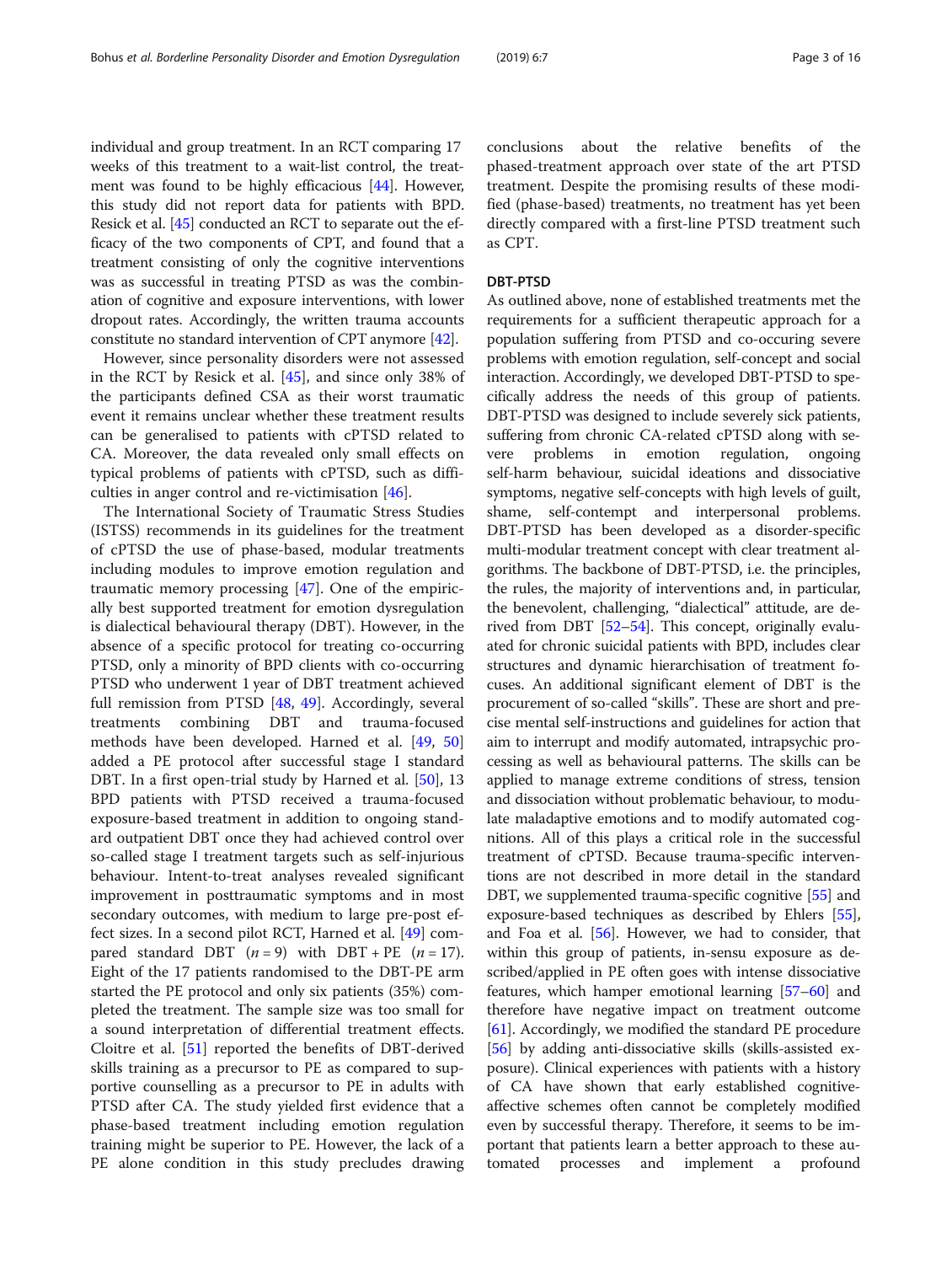meta-cognitive and meta-emotional awareness, which enables them to process these automatic thoughts and emotional patterns from a more distanced perspective, learn to control the emotion driven action tendencies and replace them by functional behaviour. Acceptance and commitment therapy [\[62\]](#page-14-0) provides valuable interventions here. Furthermore, this treatment consists of many helpful interventions for the recognition and implementation of values and therewith the improvement of the quality of life. Precisely because the self-concept is often characterized by trauma-related emotions such as shame or guilt, disgust and self-hate, many patients have significant difficulties dealing with themselves in a sympathetic and self-valuing manner – which is also frequently reflected in problems relating to interpersonal issues. In addition to the DBT-concept of teaching self-validation, in compassion-focused therapy [[63](#page-14-0)], these difficulties are addressed through the training of a compassionate perspective towards oneself and other people. Here, compassion is defined as sensitivity towards one's own suffering and that of other persons with a deep commitment to mitigate the suffering, and this thereby encompasses both an empathic, attentive and a purposeful, powerful component. All of these sources of DBT-PTSD are, in turn, anchored in the principles of mindfulness. Because many traumatized patients experience longer mindfulness meditations as unpleasant and encumbering at least at the beginning of the treatment, skills-based mindfulness is facilitated in DBT-PTSD. In this, the psychological active principles of mindfulness are portioned into individual skills suitable to a daily routine and shorter mindfulness exercises without relying on formal meditation as a necessary experience.

DBT-PTSD is divided into seven topical treatment phases (Fig. [1\)](#page-4-0) which are spread out over 12 weeks in the inpatient setting and over 1 year with up to 45 individual therapy sessions in the outpatient setting. Every treatment phase includes mandatory and voluntary treatment modules. This modular approach allows to tailor the treatment to the diverse symptom constellations of individuals suffering from cPTSD. Manualized "if-then rules" help the therapists to decide which of the suitable modules is being used in the individual case.

Independent of the distinct treatment phases, all individual session agendas are determined by hierarchically ordered treatment targets, as follows: 1) reduce imminent life-threatening behaviours, 2) reduce behaviours interfering with treatment maintenance or progress. Skills training is provided during the individual therapy: Skills have been modified for the specific needs of patients with cPTSD, and include: 1) mindfulness and compassion skills, 2) distress tolerance skills, 3) emotion regulation skills, and 4) regaining a life worth living skills. Phone consultations with the individual therapist focus on crisis intervention. Consultation team meetings are aimed at maintaining treatment fidelity. These meetings are conducted by the therapists following guidelines in the treatment manual.

Diagnostics, indication of treatment, information on the treatment concept and the empirical database occur before the treatment begins (Pre-Treatment Phase). If the patient appears sufficiently motivated to start the treatment, a non-suicide contract will be concluded. In return, a crisis intervention telephone hotline is guaranteed to them.

In the first phase ("Commitment"), a brief, structured interview records the active, dysfunctional behaviour pattern at the time. The therapist establishes a crisis and emergency plan. A short introduction to the skills concept also follows and, in this case in particular, an introduction to mindfulness. A special feature lies here in the development of a "compassionate-supporting self" (compassionate mindfulness). The patients develop this understanding by listening daily to imaginative self-instructions that have been recorded by their therapists. Specifically in this commitment phase, a rough orientation of time, manner and frequency of the traumatic experiences should be compiled, including the threats that the child was exposed to for reporting the trauma.

In the second phase ("Trauma Model and Motivation"), the focus is on establishing a conclusive model of how PTSD develops, is preserved and can be treated. For this, the model of the "old path and the new path" with the trauma network and the mental and behaviour-related avoidance and escape strategies is generated. The patients should understand how strongly PTSD influences their lives and how trauma-related automatic thoughts and emotions prevent them from developing a meaningful life. The patients become acquainted with their typical avoidance and escape strategies and the related short- and long-term consequences. Moreover, they acquire a certain understanding for the mechanisms and effectiveness of exposure-based interventions (the brain must learn to differentiate between the past and the present). Based on this, therapist and patient develop operationalised, realistic and measurable treatment goals that are significant for the individual value system of the patient. Precisely because many patients with cPTSD have experienced severe disappointments from primary reference persons, we assume that these interpersonal experiences might repeat themselves in the therapeutic relationship in the context of transference processes and thereby hamper the cooperative work. In order to counteract this problem, we have taken up an idea from McCullough [[64](#page-14-0)] and operate in advance an analysis of the experience with the most important formative significant others and their potential effect on the therapeutic relationship. The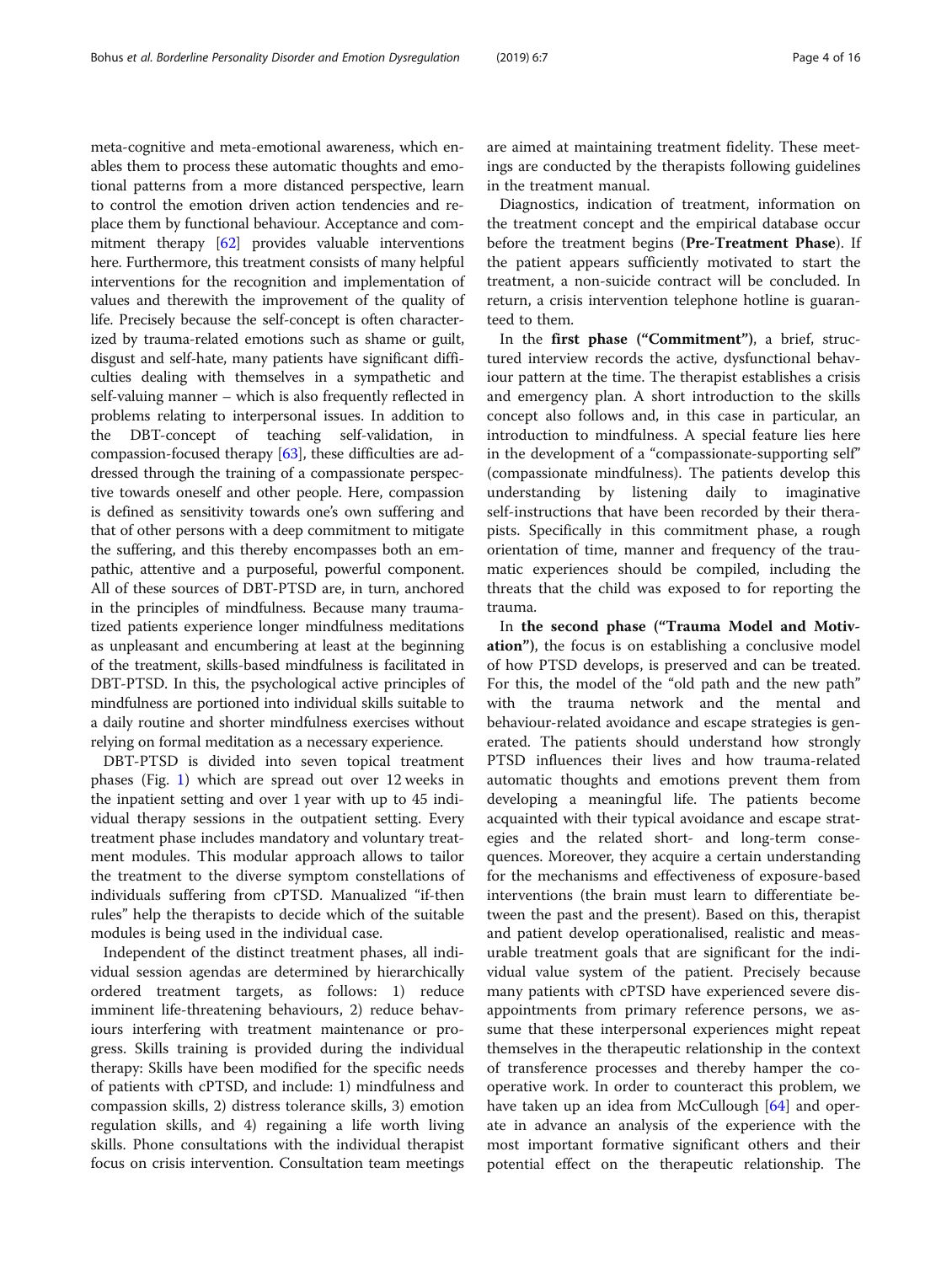<span id="page-4-0"></span>

second treatment phase is completed with an analysis of potential disorder-maintaining conditions and individual fears regarding the therapy.

At the end of this second treatment phase, the patients and their therapists present the treatment plan together to the consultation team, mutually discuss the prospects of success as well as possible required support and obtain the permission to enter the third therapy phase – and, with it, permission to begin the preparation for the exposure phase.

In the third phase ("Skills and Cognitive Elements"), the therapists analyse behaviour-related (e.g., self-harm) and emotional (e.g., guilt, shame, dissociation) escape strategies and convey the appropriate functional skills. The patients learn to recognise and rate the level of internal tension and learn to identify early signals of beginning dissociative states and to reduce them with strong sensory stimuli or physiological distraction (ice packs, ammonia, chili, juggling, eye-movement, and balancing). They also become familiar with the fundamental evolutionary significance of emotions such as guilt, shame, contempt and disgust and learn to recognise and modulate them.

The exposure-based processing of trauma-associated memories and emotions are at the core of the fourth phase ("Skills-Assisted Exposure"). To maintain the level of aversive arousal within a tolerable range and to prevent dissociative symptoms, the exposure occurs in accordance with the principle of the skills-assisted exposure. In doing so, the application of skills helps establishing a balance between activation of traumaassociated emotions and awareness of the present moment. The primary objective of this intervention is the exposure to the trauma-associated primary emotions such as powerlessness, disgust, anxiety and pain. In conformity with the theory of inhibitory learning, the intervention results in a reduction of these feelings which are not adequate for the present moment and in the correction of unrealistic fears in terms of a behaviour experiment (e.g., "I will go crazy if I allow this memory."). Methodically, DBT-PTSD proceeds as follows: First the therapists and patients establish the so-called index trauma together. It has proved reasonable to select the incident here that is currently bound to the most frequent and most distressing intrusions and nightmares. During the later course of the phase, additional stressful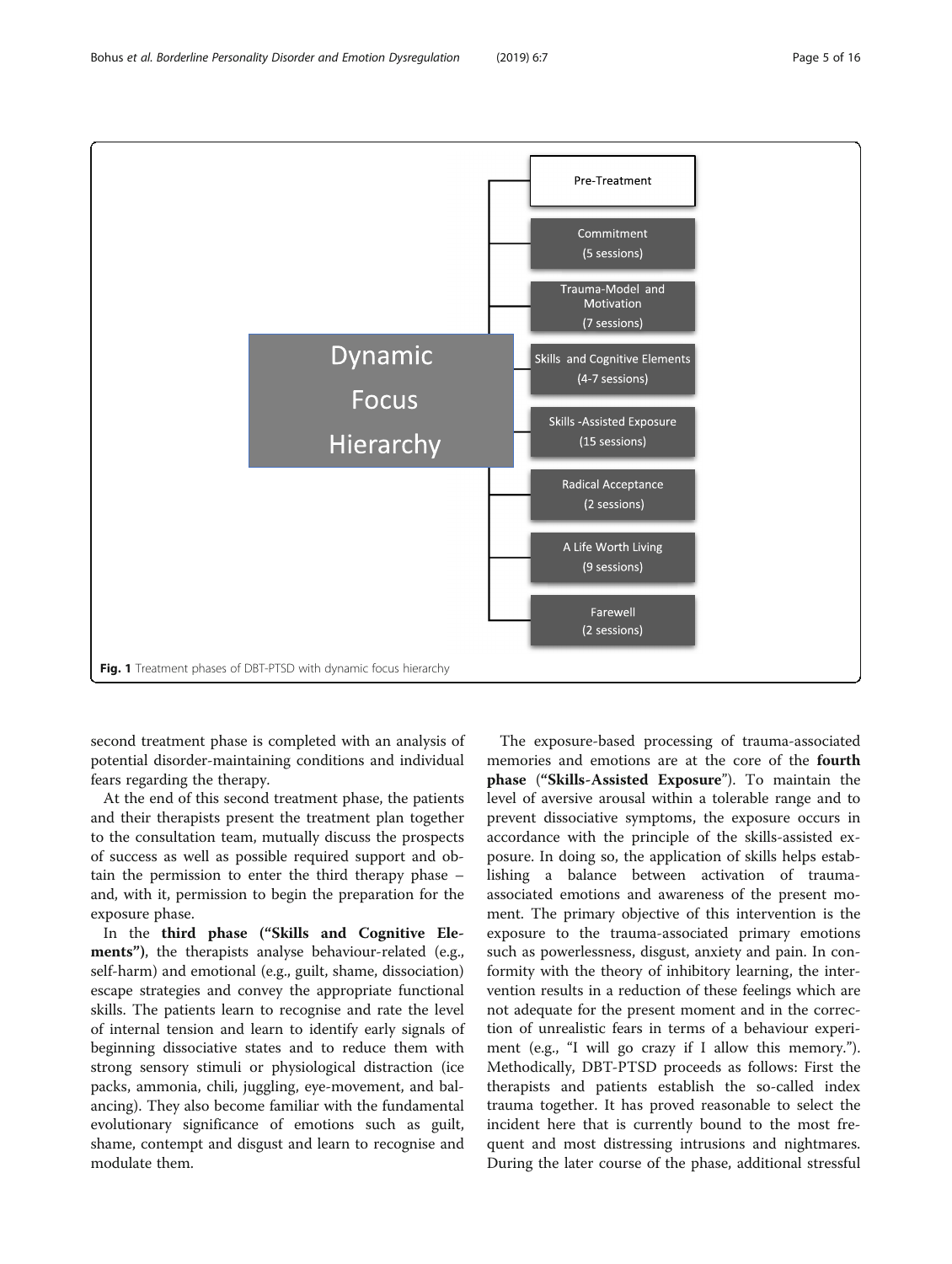memories can then be the focus. In the second step, the most critical fears and concerns are processed with respect to exposure: "I will go crazy.", "I won't survive it". These fears are first substantiated and questioned in socratic dialogue. The actual exposure phase begins when the patients first write down the incident including thoughts and feelings that occurred during the event. This script is first read aloud in the therapy session. Then the repeated in-sensu exposure follows. In this, the therapists essentially strive to achieve a high emotional activation and to actively interrupt dissociative symptoms. Prototypically, the patient relates the traumatic experience during the exposure in the first person, in the present, with closed eyes. Intermittently, the exposure is interrupted by the therapists to create the sensory reference to reality: "What is the difference between then and now? How do you see this, how do you feel this?". In the therapy session, the memory should be imagined at least two times. To ensure this, "hot spots" are selected and imagined. It is also helpful to ask at the end of the "hot spots" if the patient has reported anybody to this event and, if not, what prevented them from doing so. Often non-validating rejection by close caregivers is experienced as highly traumatic and should also be exposed. Between the therapy sessions, the patients listen to the audio recordings of the exposure every day at home. We have developed and evaluated an app that can easily impede dissociate symptoms during the exposure and can also monitor the processes of the emotions (decline in guilt, shame, disgust, etc.) ([https://morpheus.](https://morpheus.deuschel-schueller.de) [deuschel-schueller.de\)](https://morpheus.deuschel-schueller.de). In most of the cases, a significant reduction in symptoms (decline in the frequency and distress from intrusions and flashbacks; revision of guilt and shame) sets in within 5 to 6 exposure sessions. Then the focus can be adjusted to other incidents in which the handling of generally requires less time and energy.

The fifth phase ("Radical Acceptance") is linked to the exposure phase with exercises in acceptance and embracing what has been experienced. The majority of patients are still at odds with their past after the exposure phase and have marked difficulties in accepting this as unalterable and as an incident that happened. Patients often show concerns that acceptance could signify that the incidents were not so bad or that they have to forgive the perpetrators. Moreover, they show emotional difficulties in parting from old illusions: "If I had only behaved appropriately, this would not have happened and I would have achieved an attentive, loving relationship with my father / mother". This phase is also about ending the illusionary relationship with primary caregivers and making room for a mature, revised and realistic consideration. Embracing what has been experienced opens up space for grief which needs its own time.

In the sixth phase ("A Life Worth Living"), the patients explore new areas of life or actively seek improvements to those factors which stand in the way of a meaningful life worth living. For patients with a history of CA, topics such as partnership and relationships, physical experience and sexuality as well as changes in the professional life are almost always significant. Precisely because not only the trauma-associated experience and behaviour but also the entire self-concept is to be accounted for in this therapy programme with very intense changes, the patients need structured support in this phase to develop a new living concept. Methodically, we rely on the model of the "old and new path" in this phase.

The seventh and final phase ("Farewell") follows some predefined rules, since fear of abandonment is an intrinsic problem of patients with cPTSD. However, ending a therapeutic relationship after such an intense phase of cooperation naturally is a bit painful (for both, therapist and patient).

In summary, DBT-PTSD aims to help patients i) reduce their avoidance of trauma-associated primary emotions such as fear, disgust, pain, and powerlessness, ii) question non-justified trauma-related emotions such as guilt, shame, and self-contempt, and iii) radically accept trauma-related biographic facts. To successfully reduce avoidance of trauma-associated emotions, exposurebased techniques including control of escape strategies are required. Accordingly, patients learn to identify their typical cognitive, emotional, and behavioural escape strategies in response to trauma-related stimuli, and to use DBT skills to control these. The exposure protocol allows the patient to control the intensity of memory activation, and balances the vividness of trauma memories with the awareness of being in the (non-dangerous) present, by using skills during exposure sessions and exposure homework (skills-assisted exposure). Finally, the treatment focuses on relevant psychosocial aspects including work and partnership.

# The empirical base of DBT-PTSD

Following the usual process of evaluating a new treatment, as a first step, we carried out a non-controlled clinical pilot trial on residential DBT-PTSD treatment on 29 women who suffered from PTSD after CA and at least one other co-occurring diagnosis [[65](#page-14-0)]. An effect size of Cohen's  $d = 1.22$  on the Posttraumatic Diagnostic Scale (PDS; [\[66\]](#page-14-0)) was found between baseline and the follow-up 6 weeks after the end of the 12-week programme. Effect sizes for secondary outcomes ranged from medium to large. The results suggested that DBT-PTSD is a very promising treatment for reducing severe PTSD after CA.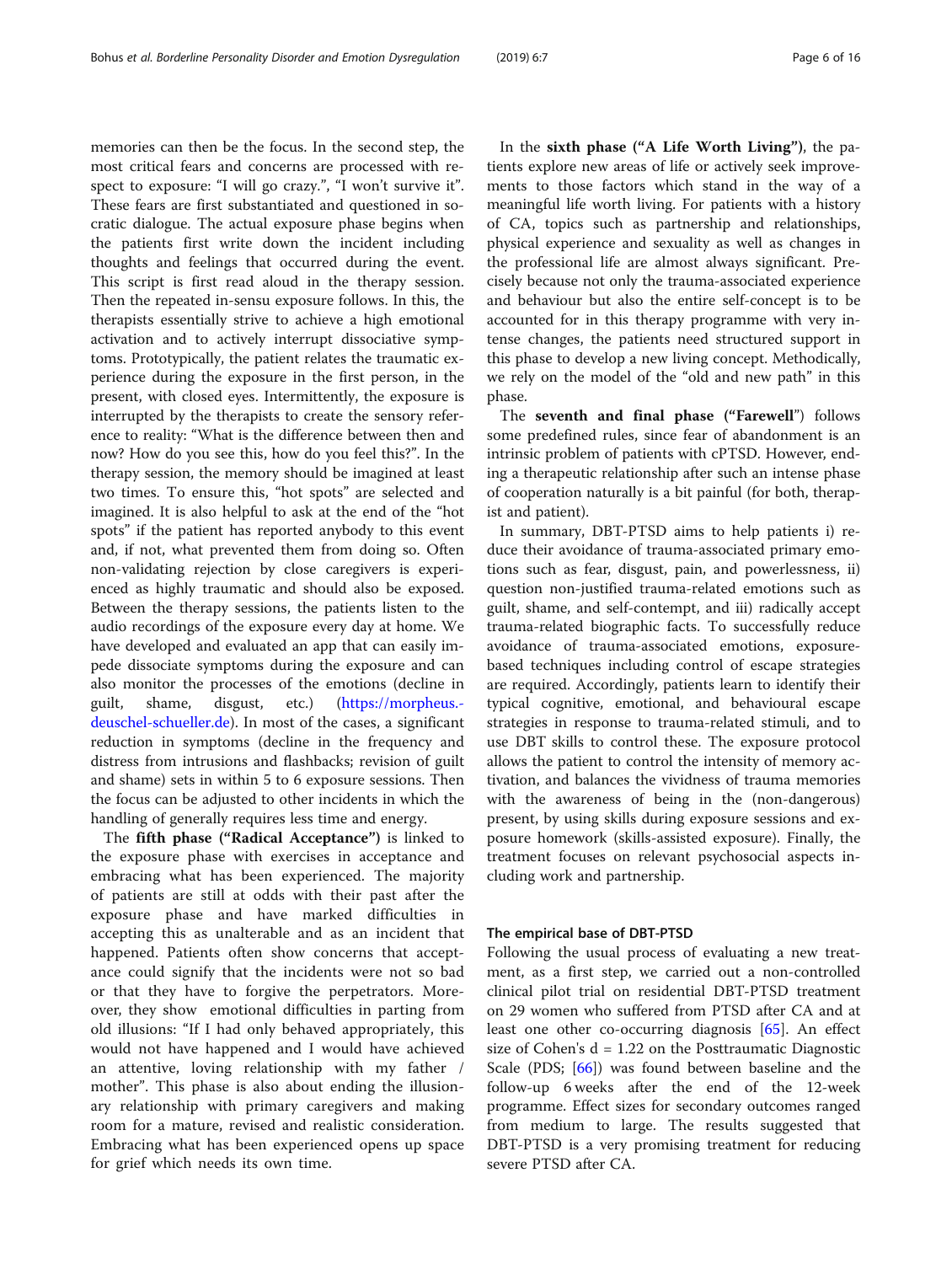Next, we conducted a RCT in which women  $(N = 74)$ diagnosed with PTSD after CA plus at least one of the following additional diagnoses/symptoms: at least 4 DSM-IV criteria of BPD, current major depressive disorder, eating disorder, or alcohol and drug abuse were randomised to either the 12-week residential DBT-PTSD programme or a treatment-as-usual waiting list (TAU-WL) [\[67](#page-14-0)]. The two primary outcomes were scores on the Clinician-Administered PTSD Scale (CAPS; [\[68](#page-14-0)]) and on the PDS [\[66](#page-14-0)]. All measurements were done by blind raters. Only 6% of the DBT-PTSD group (2 out of 36) discontinued the treatment prematurely. Hierarchical linear models yielded statistically significant group\*time effects, indicating a more pronounced improvement in the DBT-PTSD group compared to the TAU-WL, with large effect sizes. Between-group effect sizes were large for the CAPS (Hedges's  $g = 1.57$ ), PDS ( $g = 1.27$ ), Global Assessment of Functioning (GAF,  $[69]$  $[69]$ ; g = 1.31), and Beck Depression Inventory-II (BDI-II,  $[70]$  $[70]$ ;  $g = 1.13$ ). No patient in the DBT-PTSD group showed worsening of posttraumatic symptoms or exaggerated dysfunctional behaviour [[67](#page-14-0), [71\]](#page-14-0). Neither BPD symptom severity, the number of BPD criteria, nor self-harm behaviour had a significant influence on treatment outcome. Our findings provided clear evidence for the efficacy, high tolerability, and safety of the newly developed DBT-PTSD under residential conditions.

In preparation for the trial on hand, we have adapted the DBT-PTSD manual to outpatient conditions. DBT-PTSD now consists of a 1 year multi-component treatment providing up to 45 sessions à 50 min (37.5 h hours in total) of individual therapy (and telephone consultation as needed) plus up to 3 additional booster sessions during the following 3 months. These booster sessions mainly focus on implementation of relevant treatment aspects in daily live. We have tested the manual in a pre-post pilot study that enrolled 20 patients with PTSD after CA plus at least 4 BPD criteria, and found similar results to those obtained under residential conditions (effect size CAPS: Cohen's  $d = 1.5$ ) [\[72](#page-14-0)].

Unlike current state-of-the-art treatments for PTSD, which typically consist of 12 to 16 sessions, we decided on a longer treatment duration and more treatment sessions as justified by the following:

- a) The included patients suffer not only from PTSD but also from severe emotional dysregulation and serious dysfunctional behavioural patterns including self-harm behaviour. Standard DBT programmes that do not focus on PTSD usually last at least 1 year [\[73](#page-14-0)–[75](#page-14-0)];
- b) The successful residential programme consists of twice-weekly 45-min sessions of individual

treatment (a total of 23 sessions over the 12 weeks) plus the following weekly group treatments: 90 min of skills training (11 sessions in total), 60 min of group intervention focusing on self-esteem (8 sessions in total), three 25 min mindfulness sessions (35 sessions in total), as well as 60 min of PTSD-specific psychoeducation (11 sessions in total) and three 90- min non-specific weekly group interventions (music therapy, art therapy).

In the trial on residential DBT-PTSD, we found an average reduction of PTSD symptoms as assessed by the CAPS from 88 at admission to 55 at discharge [\[67](#page-14-0)]. Despite this clinically significant reduction in the primary outcome, many of the patients needed further psychotherapy after discharge. Taken together, 45 sessions of outpatient treatment is a minimum, and is justified for scientific and ethical reasons. Furthermore, the German health care system in general covers the costs for up to 80 sessions of behaviour therapy. Designing a short-term therapy for this group of severely disturbed patients would be unrealistic and would not fit into the frame of the German health care system. To facilitate transfer into routine conditions, we further decided to provide all psychotherapeutic sessions in an individual format. This allows to disseminating these treatments to rural regions which have little access to psychotherapeutic supply.

# Cognitive processing therapy (CPT)

We chose CPT as an adequate active control condition. In close cooperation with P. Resick (Duke University, Durham, USA), the developer of this treatment, we have adapted the established protocol for CPT (cognitive only version) to a 1 year outpatient individual therapy programme comprising up to 45 sessions plus up to 3 additional booster sessions during the following 3 months. Thus, dosage and frequency of both treatments are equal.

The protocol has been translated and has been approved by Dr. Resick, who serves as a cooperation partner and supervisor. We have further translated and adapted the rating for therapeutic adherence for CPT on the basis of the ones used by Resick et al. [\[45](#page-13-0), [76](#page-14-0)].

To ensure treatment fidelity therapists receive 1.5 h per week team consultation with local supervisors. In addition, the local supervisors have monthly case-consultations with the treatment developer Dr. Resick.

Individual sessions follow a session-by-session protocol. In addition to building an effective therapeutic alliance, the first 4 sessions aim to obtain a detailed case history, patient's specific problem behaviour, and emergency plans. The next 12 sessions contain the original 12 CPT core sessions, starting with psychoeducation about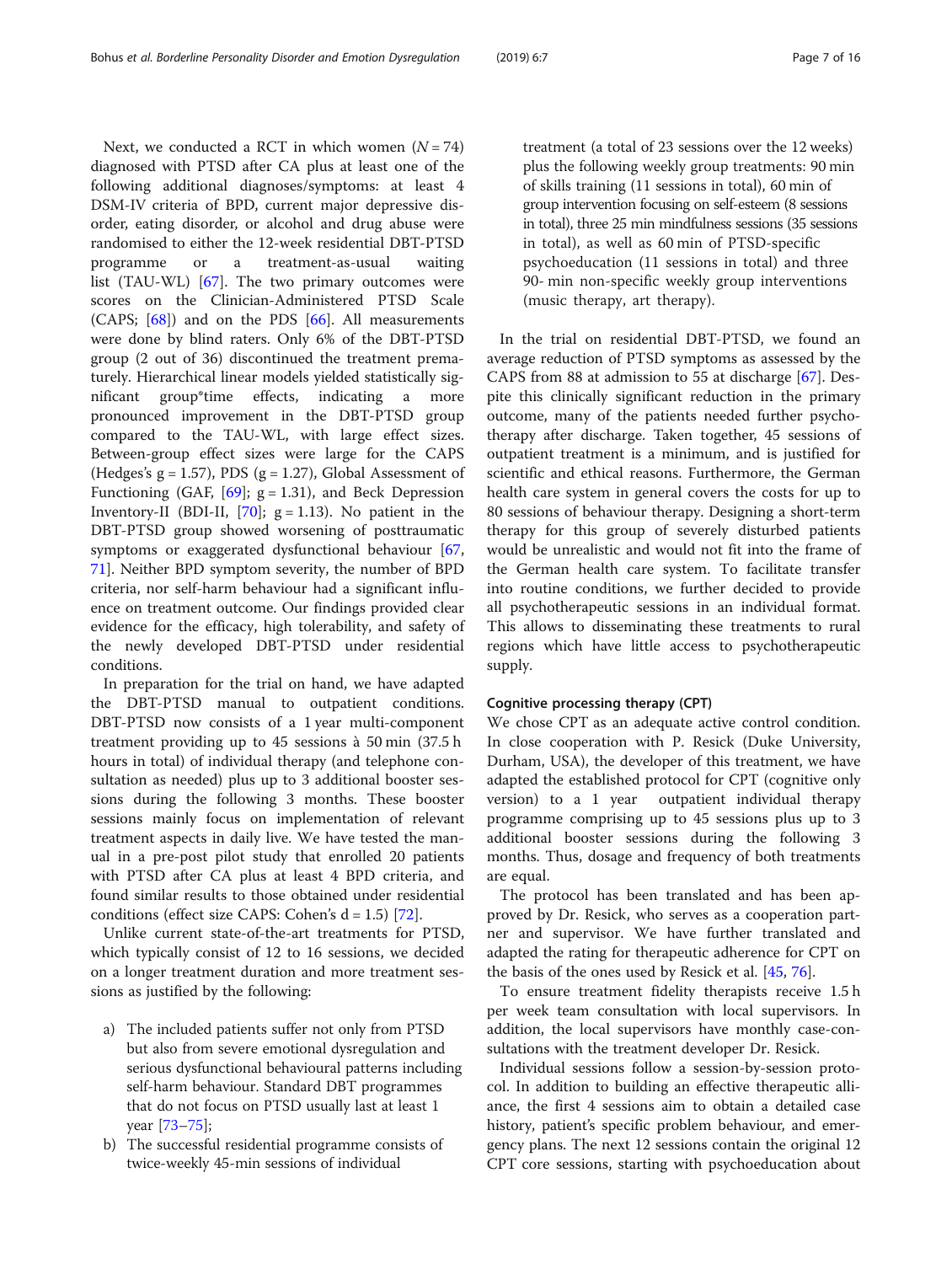PTSD and the treatment rationale. After the patient has written an impact statement as to why the trauma has happened and how it affected her beliefs, cognitive restructuring is applied with regard to guilt and denial. Then, worksheets are introduced step by step which are intended to support the patient in identifying and changing other dysfunctional trauma-related beliefs (the so-called stuck-points) regarding safety, trust, control and power, self-esteem, and intimacy. From session 17 onwards, the content of the sessions is derived from the patient's individual stuck point log. After working on the index trauma, and writing a second impact statement, other traumatic incidents can be the treatment focus. Towards the end of the treatment, other goals of the patient (positive activities, social relationships, vocational training or work issues) can be addressed using the already established cognitive techniques.

# Design

# Work plan

The three goals of this collaborative research group are:

- 1) To evaluate the efficacy and effectiveness of a newly developed outpatient psychotherapy programme tailored specifically for patients suffering from cPTSD after childhood physical and sexual abuse (Main project)
- 2) To assess the role of treatment integrity (therapeutic adherence and competence) for treatment outcome of DBT-PTSD and CPT (Adjunct project I)
- 3) To study the impact of successful treatments on the neurophysiological underpinnings of dissociation and intrusions (Adjunct project II)

# Main project Hypotheses

- 1) Improvement of PTSD symptoms will be superior in DBT-PTSD as compared to CPT.
- 2) The superiority of DBT-PTSD over CPT is related to the severity of BPD symptoms at baseline.

# Additional analyses

The collected data will enable us to additionally test potential moderator variables for both, general and differentiated treatment response: a) Client variables including severity of CA, age at the onset and duration of CA, pre-treatment severity of PTSD and dissociation, co-occurring depressive disorder, current age, and educational level; b) Therapist variables including length of experience and gender.

# Health care costs

As cPTSD is related to very high health care costs, we will also address this aspect. Direct and indirect costs will be compared across treatments and will be further compared with costs related to other epidemiologically relevant mental disorders. The reference time frames will be 1 year before the start of the treatments, at the end of treatments, and at 1 year follow-up. State of the art methodology will be applied (e.g., [\[77](#page-14-0)–[80\]](#page-14-0)), including a questionnaire and a structured interview to assess health care costs.

### Inclusion criteria

We include female subjects between the ages of 18 and 65 who have a primary diagnosis of DSM-5–defined PTSD related to childhood sexual abuse or childhood physical violence before the age of 18. In addition, the patients have to meet at least 3 DSM-5 criteria for BPD (including criterion 6, affective instability). Furthermore, the patients have to be available for 1 year of outpatient treatment with no scheduled absence of more than 4 weeks, have to understand the implications related to the participation in a clinical trial, and have to give their written informed consent prior to randomisation.

### Exclusion criteria

Exclusion Criteria are a lifetime diagnosis of schizophrenia or bipolar I disorder, mental retardation, severe psychopathology requiring immediate treatment in a different setting (such as acute alcohol withdrawal syndrome, or BMI < 16.5), current substance dependence without abstinence within the last 2 month, life-threatening suicide attempts as assessed by the Severe Behaviour Dyscontrol Interview (SBDI, [[81](#page-14-0)]) within the last 2 months, medical conditions contradicting exposure protocol (e.g., severe cardiovascular disorder), pregnancy, currently severe instable life situations (e.g., homelessness, or ongoing victimisation by the perpetrator), or treatment with CPT or DBT-PTSD within the last year. Patients with ongoing self-harm or high-risk behaviours are accepted in the study.

# Randomisation and blinding procedures

Before the start of the study, patients who meet the eligibility criteria are randomised in 1:1 ratio to either DBT-PTSD or CPT. Concealed assignment to the treatment groups is assured by using an external, web-based randomisation service [\(http://randomizer.at](http://randomizer.at), University of Graz, Austria). All persons involved in the diagnostics and ratings are blinded with respect to the group assignment.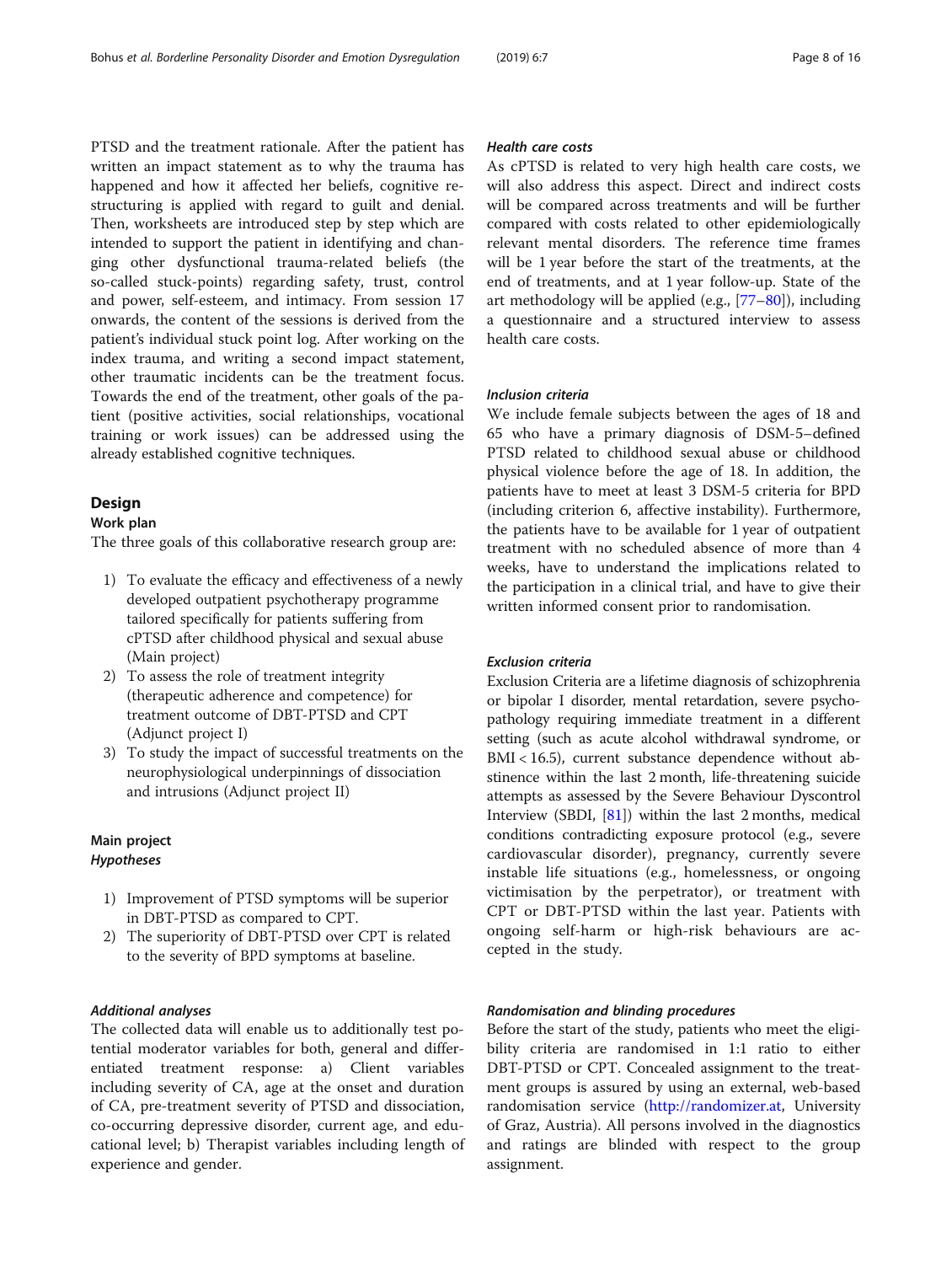# Crisis management

Both interventions develop safety plans at treatment start, and employ active crisis intervention when needed. Similar to standards of care, therapists provide on-call after-hours service via area crisis services. Patients in both groups have access to emergency services when viewed as necessary by therapists in the respective conditions. Inpatient services are readily available across conditions and across sites.

# Hospitalisation policy

Because of the nature of the population, some patients may require treatment in a psychiatric hospital, either at their own request or due to the concerns of care providers (usually due to high acute suicide risk). No outpatient therapist will serve in a responsible position for any patient (e.g., attending) during inpatient treatment. Study treatment will be terminated when patients are hospitalised for more than 2 weeks.

#### Psychotropic medication protocol

There is no established pharmacological treatment protocol for PTSD after CA. On the other hand, tapering patients off medication would restrict recruitment to a small number of patients with less severe pathology and would be at the cost of external validity. We decided to track week-by-week medications and medication changes in order to document any difference in medication management across conditions. The purpose of the study is not to evaluate the efficacy of a combination of psychotherapy and a psychopharmacologic algorithm, but rather to evaluate psychotherapy interventions under conditions similar to those encountered in the community.

#### Dropout policy

Besides patients prematurely terminating therapy, any patient who misses 6 consecutively scheduled weeks of individual therapy or stays longer than 2 weeks in a psychiatric hospital will be considered a drop-out from treatment. This rule was instituted because it can be very difficult to know exactly when an emotionally dysregulated patient has actually dropped out of therapy. Often, patients miss sessions because of mood swings, discouragement, or interfering day-to-day hassles, but they do not mean to drop out of treatment and they often change their minds within a short period of time. This drop-out rule will be explained to patients during the first session of individual therapy. It is conceivable that some patients achieve the treatment goals (full symptomatic remission) and want to terminate the treatment prior to 1 year of treatment. The study protocol foresees the possibility of an early remission: No longer fulfilling the diagnostic criteria of PTSD, as assessed by

the Clinician-Administered PTSD Scale for DSM-5 (CAPS-5; [[82,](#page-14-0) [83](#page-14-0)]), as well as the approval by the patient, the therapist and the supervisor. Patients who have achieved an early remission are not considered having dropped out of the study.

# Protocols to prevent cross-contamination between DBT-PTSD and CPT conditions

To reduce contamination, CPT and DBT-PTSD are not provided by the same therapists. Treatment fidelity will be supported by regular team consultation, including video-based real-time supervision in both treatments. Protocol violations will be reported to the therapists immediately. Therapeutic training and experience of the therapists will be balanced across treatment groups.

#### Therapists, training, and treatment adherence

At each of the three sites, therapists have been either trained in DBT-PTSD or in CPT. DBT-PTSD therapists at each site have been trained by the treatment developers, CPT therapists at each site have been trained by Dr. Resick. Therapists were asked to videotape every session. A randomly selected 2 of the 45 sessions of each therapy are being evaluated with regard to treatment integrity. DBT-PTSD treatment adherence is evaluated by using the DBT-PTSD Adherence Rating Scale, which generates a global rating of DBT adherence as well as sub-scale strategy ratings for various DBT-PTSD strategy domains. CPT treatment adherence is evaluated using the CPT Adherence Ratings Scale, which is based on the adapted CPT treatment manual and orientated on the original CPT Therapists' Adherence Protocol – Revised [[84\]](#page-14-0) and has been adapted to the present CPT manual by R. Steil's workgroup [[76\]](#page-14-0).

#### Assessments

Assessments will be conducted by blind raters at intake and at months 3, 6, 9, 12, 15 (end of the treatment phase) and at 1 year follow up. In addition to these assessments, in DBT-PTSD weekly measurements will be completed in the form of a daily diary card, rating of suicidal ideation, non-suicidal self-injury, therapist notes, and pre- and post-session ratings for each individual session.

#### Screening measures

Structured Clinical Interview for DSM-IV Axis I Disorders (SCID-I;  $[85]$  $[85]$ ); CAPS-5  $[82, 83]$  $[82, 83]$  $[82, 83]$  $[82, 83]$  $[82, 83]$ ; International Personality Disorder Examination – Borderline section (IPDE; [[86](#page-14-0)]); SBDI [[81](#page-14-0)]; Childhood Trauma Questionnaire (CTQ; [[87](#page-14-0)]), Maltreatment and Abuse Chronology of Exposure Scale (MACE; [\[88\]](#page-14-0)), Mehrfachwahl-Wortschatz-Intelligenztest  $(MWT; [89])$  $(MWT; [89])$  $(MWT; [89])$ .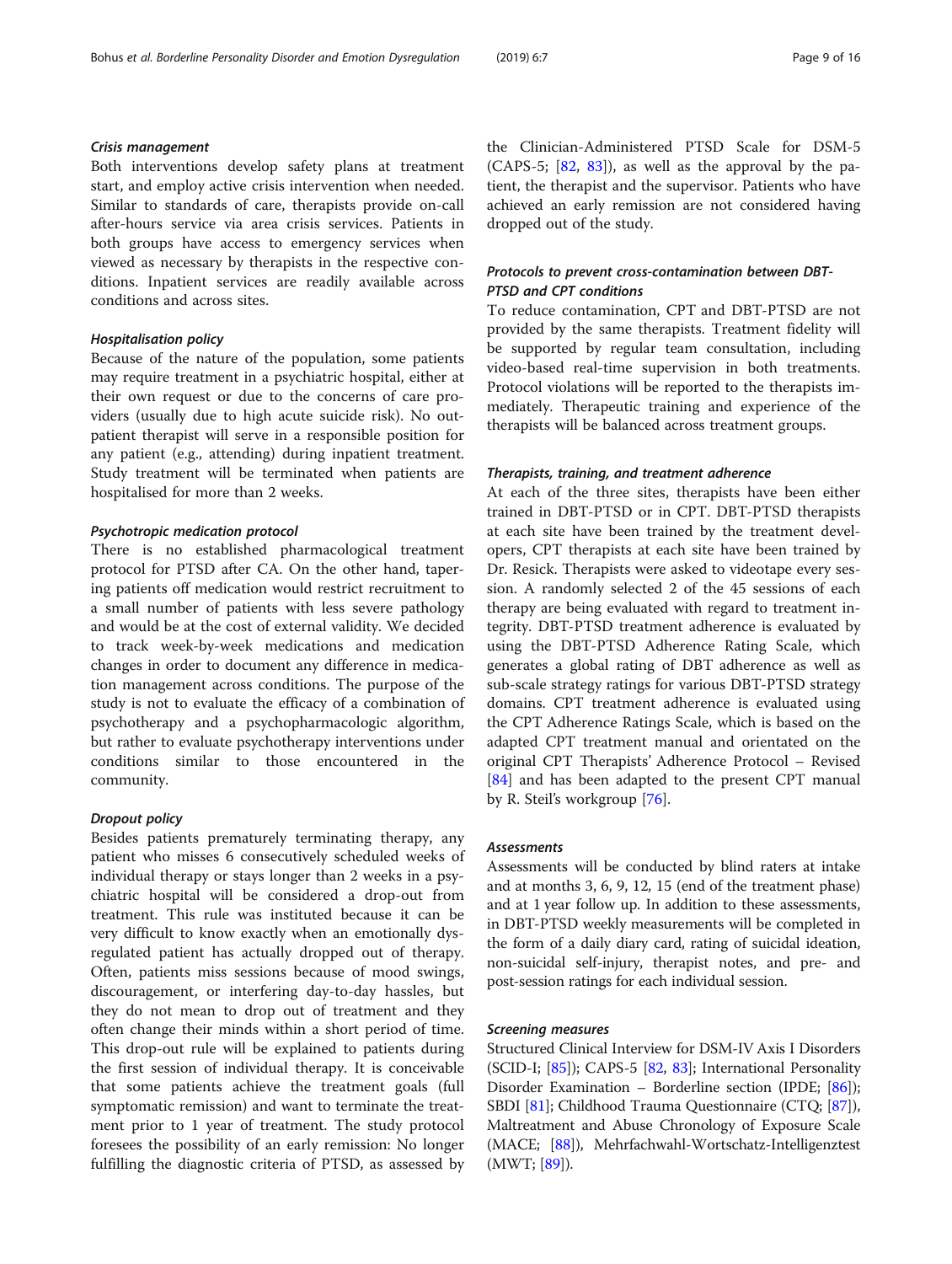# Primary and secondary endpoints

The CAPS-5 [[82](#page-14-0), [83](#page-14-0)] will be used as the primary endpoint for testing hypotheses 1 and 2. In the first place testing will be based on the dimensional CAPS-scores assessed in the intent-to-treat sample. Secondary endpoints will include the Posttraumatic Stress Disorder Checklist for DSM-5 (PCL-5; [[90\]](#page-14-0)) to assess self-rated symptomatology of PTSD, the Dissociation Tension Scale (DSS-7, [\[91](#page-14-0)]), the short version of the Borderline Symptom List (BSL-23; [\[92](#page-14-0)]), the behavioural items of the Borderline Symptom List [\[93](#page-14-0)] including suicide attempts and non-suicidal self-injury, the BDI-II [[70\]](#page-14-0), and the GAF  $[69]$  $[69]$ .

#### Power analyses

The sample size was determined from a formal power analysis. The study was designed to have sufficient statistical power  $(1-\beta \geq 0.80)$  to detect a supposed medium-size superiority of DBT-PTSD over CPT for the time\*treatment interaction. A no more than medium between-group effect-size  $(d = 0.5,$  which corresponds to an effect-size  $f(V)$  of 0.354 for the time\*treatment contrast for DBT-PTSD vs. CPT within a repeated measures design) was assumed since CPT was supposed to be substantially more efficacious than the TAU-WL condition to which DBT-PTSD has been previously compared. Under these assumptions, data from 70 participants per group are required to achieve sufficient statistical power (1- $\beta \ge 0.80$ ) for Hypothesis 1. For Hypothesis 2 ("the superiority of DBT-PTSD is related to the severity of BPD-symptoms at baseline") the power analysis indicated that a sample-size of at least 90 per group is needed to achieve sufficient statistical power to detect a clinically meaningful incremental  $\mathbb{R}^2$  of at least 0.1 within a regression model. Accordingly, the recruitment target was set at a minimum of 180 participants (90 per group) to be randomised. In order to recruit and treat a minimum of 180 patients within 2 years, the study is conducted at three large German centres: the Central Institute of Mental Health in Mannheim, the Institute of Psychology, Goethe University in Frankfurt, and the Institute of Psychology, Humboldt University in Berlin.

#### Statistical analysis

The CAPS-5 and the assessments pertaining to the secondary hypotheses are obtained at baseline (=T1); at month 3 (=T2); month 6 (=T3); month 9 (=T4); month 12 (=T5, end of high frequency phase); and month 15 (=T6, end low frequency phase = post assessment). Mixed linear models including these assessment points will be used as the primary analytic strategy to analyse and compare the changes in the two groups. Parameters will be estimated using restricted maximum likelihood estimates (REML) and without imposing predefined assumptions such as compound symmetry on the covariance matrix. Analyses are based on the intent-to-treat sample of patients who were randomised and fulfilled all inclusion criteria. To provide a more complete picture these primary analyses are complemented by analyses comprising those participants who completed the study according to protocol (ATP). To allow for a more comprehensive evaluation of the data, the results from the mixed linear models are supplemented by clinically meaningful indices including remission rates, response rates and effect sizes.

# Adjunct project I: Identifying key therapeutic components and competence as predictors of outcome in DBT-PTSD and CPT

# **Background**

Treatment integrity, defined as the extent to which treatment is implemented as intended, is not only required in order to draw valid conclusions from clinical trials, but is also implicated as a key ingredient of treatment success [[94,](#page-14-0) [95](#page-14-0)]. Treatment integrity includes 3 components: 1) treatment adherence, which refers to the degree of utilization of techniques as specified in a manual, 2) treatment differentiation, which implies that treatments in a study differ on relevant dimensions; and 3) therapeutic competence, which is defined as how well these techniques are delivered and adapted to the specific therapeutic context [\[96\]](#page-14-0).

In controlled clinical trials, it is currently standard practice to control for treatment integrity by using adherence ratings, but there are considerably fewer studies assessing therapeutic competence and its relationship to outcome [\[95](#page-14-0), [97](#page-14-0), [98\]](#page-14-0). With respect to established treatments of PTSD, there are no published studies investigating adherence and competence as predictors of outcomes. One study investigated these variables in gestalt-derived treatment for survivors of CA, but only 54% of the sample met PTSD DSM-IV criteria [\[99](#page-14-0)]. Competence here was not significantly related to changes in interpersonal stress and emotional resolution; it should be noted, however, that ratings were delivered by non-expert raters. In contrast, previous trials with other disorders [\[100,](#page-14-0) [101](#page-14-0)] indicate that competence is a significant predictor of outcome and a better predictor than adherence. In both studies, improved methods to assess competence were used, which also covered specific treatment components.

Based on the finding that therapeutic alliance has been more consistently found to correlate with treatment outcome than competence correlates with treatment outcome [[102](#page-15-0), [103\]](#page-15-0), it has often been argued that common factors may be more important than competences related to the specific treatment. However, findings from a meta-analysis [[98\]](#page-14-0) suggest that therapeutic alliance may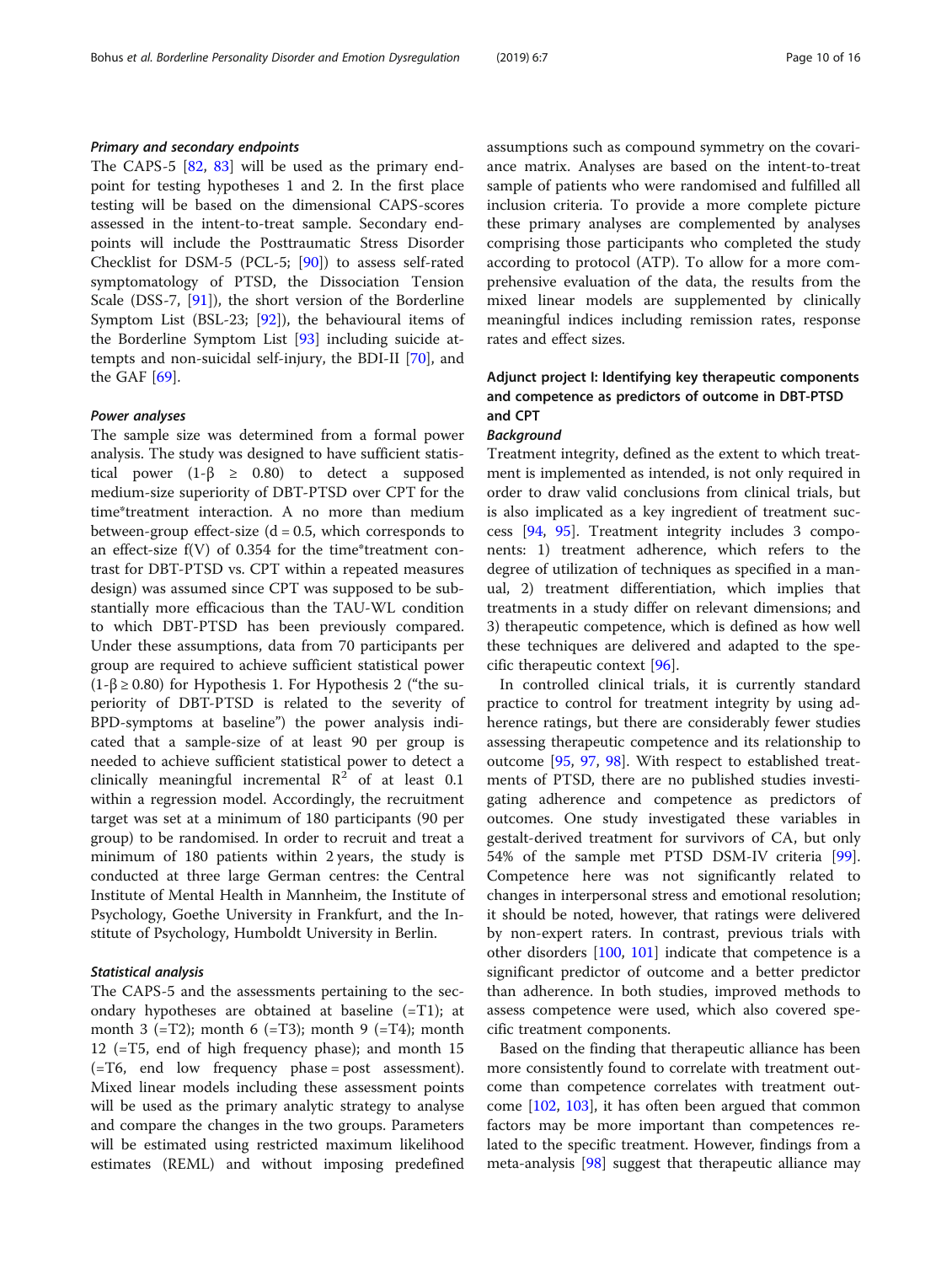be considered as a moderator of the relationship between competence and outcome, as indicated by larger effect sizes in studies that did not control for the influence of therapeutic alliance.

The present study aims at identifying therapeutic competencies that are predictive for effective treatment of PTSD, as well as its associations with adherence and alliance. In addition, the present study provides the possibility to compare two treatments, DBT-PTSD and CPT, with respect to general aspects of competence common to cognitive-behavioural treatments. Finally, the contribution of particular components of general and specific therapeutic competence to treatment response in both treatments, will be subject to secondary, exploratory analyses.

### Hypotheses

- 1) Therapists' general therapeutic competencies will significantly predict treatment response (pre-postchanges of CAPS) in both treatments.
- 2a) Therapists' DBT-PTSD–specific competencies will significantly predict treatment response at posttreatment in DBT-PTSD.
- 2b) Therapists' CPT–specific competencies will significantly predict treatment response at posttreatment in CPT.

We expect that both general (hypothesis 1) and specific competencies (hypotheses 2a and 2b) will contribute significantly to the prediction of treatment response at post-treatment when controlling for pre-treatment severity of PTSD (pre-treatment scores of the CAPS) and BPD (pre-treatment scores of the BSL) as well as adherence and therapeutic alliance. To test hypotheses 2a and 2b, general competencies will also be controlled for.

#### Method

Assessments: Primary outcome measure will be the CAPS-5 [\[83](#page-14-0)]. Therapeutic competence will be assessed by two independent and extensively trained clinician raters who are blind to treatment outcome, using rating scales that have been specifically developed on the basis of the manuals applied in this trial (i.e. [\[104](#page-15-0)]).

Observer ratings of competence and adherence will be obtained from two randomly selected videotaped sessions per patient, covering two different treatment phases. The level of ratings averaged over the two phases will enter the path analyses. To assess general competencies, the Cognitive Therapy Scale [\[105](#page-15-0)] will be applied. This scale comprises 15 items (e.g., homework, guided discovery, efficient use of time, etc.). Items are rated on a scale ranging from 0 to 6, referring to the quality of

implementation of interventions. The DBT-PTSD Competence Rating Scale [[106](#page-15-0)] comprises 6 items referring to components specific for DBT-PTSD, such as appropriate implementation of skills. The CPT Competence Rating Scale [\[104](#page-15-0)] comprises 4 items reflecting competencies specific for CPT, such as identification of stuck points and optimal application of worksheets. For both treatment specific competence scales, items are rated on a scale from 0 to 6, and according to a detailed raters' manual referring to the quality of implementation of interventions.

Adherence ratings will be assessed using the DBT-PTSD Adherence Rating Scale and the CPT Adherence Rating Scale, respectively, which both have been developed by our workgroup (i.e.  $[76]$  $[76]$  $[76]$ ). To rate competence and adherence for one treatment session, on average 2 h are required.

All rating scales which have been developed to assess treatment integrity of DBT-PTSD and CPT as used in the present RCT have been evaluated for their psychometric properties e.g., with respect to inter-rater reliability (i.e., [\[76](#page-14-0), [104](#page-15-0)]).

Therapeutic alliance will be assessed using the Helping Alliance Questionnaire [[107\]](#page-15-0). This rating scale is an 11-item questionnaire that assess therapeutic alliance from both the patient's and the therapist's perspective. For example the patients' version consists of 11 subtypes of patients' helping alliances (e.g., the patient feels optimism and confidence that the therapist can help; the patient shares with the therapist similar conceptions of the aetiology of the problems). These components are rated on a 6-point Likert scale.

Data analyses: Path analyses will be carried out to determine the effects of the predictor variables listed above. For all hypotheses, differences in CAPS-5-scores at prevs. post (T6) will be specified as the criterion variable. For hypothesis 1, path analyses models with general competencies as predictor variables will be specified. For hypotheses 2a and 2b, path analyses models with the specific therapeutic competencies as predictor variables will be specified. For all hypotheses, path analyses models with pre-treatment severity of PTSD and BPD (pre-treatment scores in the CAPS-5, pre-treatment scores in the BSL) as well as therapeutic adherence and therapeutic alliance as additional predictor variables will be carried out. For hypotheses 2a and 2b, general competence will also be included into the path analysis. For hypothesis 1, a multi-sample path analysis with the grouping variable treatment condition (DBT-PTSD vs. CPT) will be performed. Path analyses allow us to specify correlations between predictor variables, and will be carried out using Mplus version 7 [[108](#page-15-0)]. Mplus offers several advantages for data analysis, such as effective ways of missing value imputation (FIML) and dealing with multi-level (nested) data.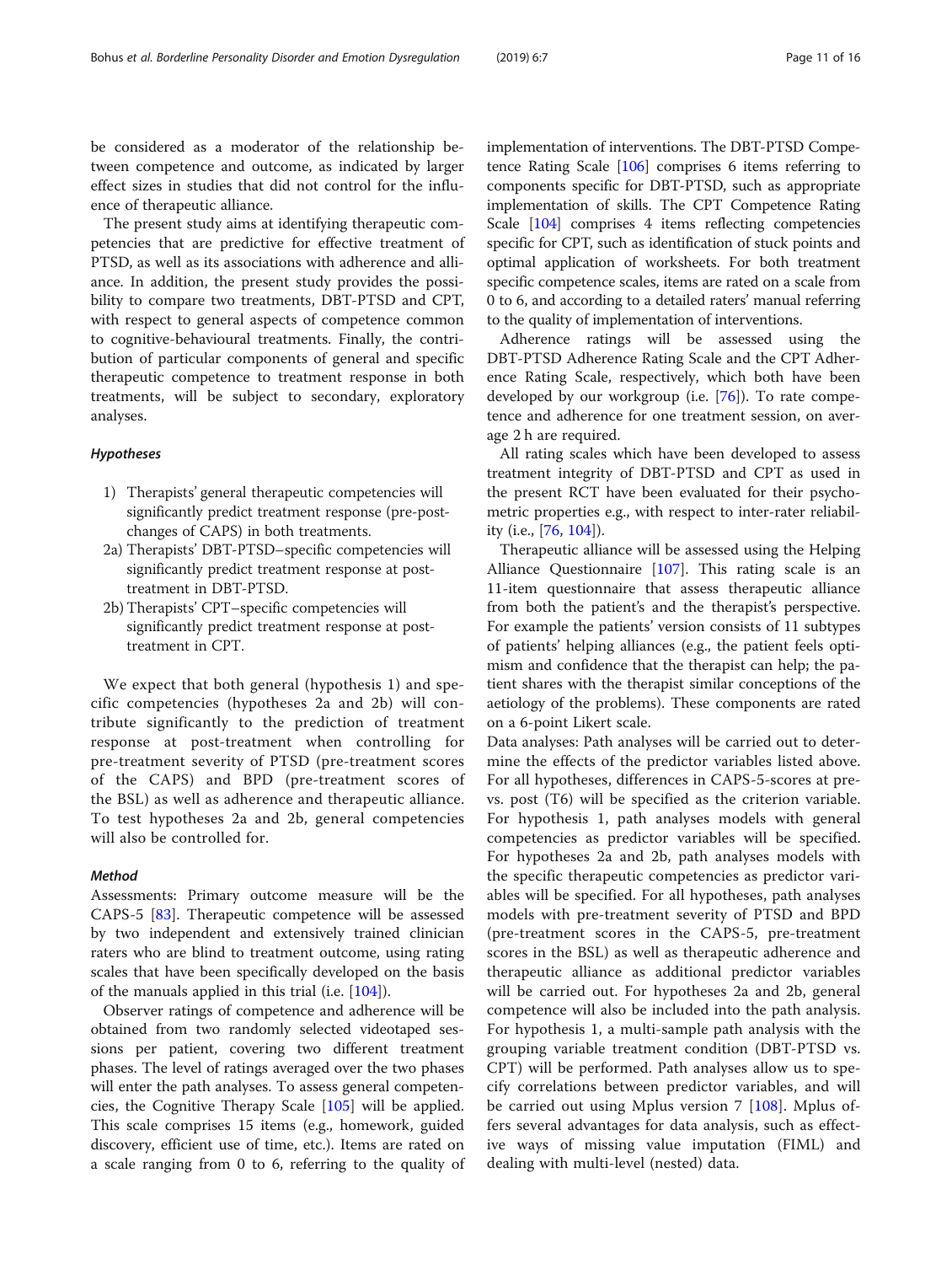# Adjunct project II: Experimental validation of therapy response

#### Background

Besides psychometric measures, behavioural and neurobiological data can be used to validate treatment effects. Several studies have shown that functional (and in part also structural) alterations in PTSD are amenable to change by psychotherapy [[109](#page-15-0)]. While intrusions are characterized by increased traumatic memory processing, dissociation is related to reduced memory processing up to amnesia [\[110](#page-15-0)]. Clinically, intrusions are accompanied by physiological hyperarousal, while dissociation is characterized by reduced arousal and, in extreme cases, a shut-down of sensory and motor processes. Dissociative responses have been shown to be stress-related [\[111\]](#page-15-0) and reduced startle responses during dissociative states have been demonstrated [\[112\]](#page-15-0). The interaction of dissociation and learning processes has been investigated: Pavlovian conditioning was disturbed during dissociation in patients with BPD [[57\]](#page-14-0), and dissociation predicted poor outcome of standard DBT and of DBT-PTSD [[61,](#page-14-0) [113](#page-15-0)]. Recently, a neurobiological model of PTSD has been proposed, differentiating processing of intrusive hyperarousal as opposed to dissociation with emotional overmodulation [\[114](#page-15-0)]. Intrusive responses are characterized by increased sympathetic activity (elevated heart rate and blood pressure), whereas dissociative responses are characterized by no change or a decrease in heart rate [[115](#page-15-0)]. On the neural level, several studies have demonstrated amygdala hyperactivity together with medial prefrontal hypoactivity [[116](#page-15-0)–[118](#page-15-0)] to be associated with intrusive hyperarousal. On the other hand, dissociative responses are characterized by an increase in medial prefrontal and insular activity [[115,](#page-15-0) [119](#page-15-0), [120\]](#page-15-0). Amygdala activity was negatively correlated with dissociation levels during an Emotional Working Memory Task (EWMT; [\[121](#page-15-0)]). As intrusions and dissociation interfere with attention, the Stroop task has been widely used in PTSD. PTSD patients demonstrated increased interference to trauma-related material in the Emotional Stroop Task (EST; e.g., [[122](#page-15-0)–[124](#page-15-0)]). Imaging studies have demonstrated over-activation in the dorsal anterior cingulate cortex (dACC) as well as the insula in PTSD related to sexual abuse [\[125,](#page-15-0) [126\]](#page-15-0). Psychotherapy response was found to be related to a decrease of this over-activation in sexual abuse-related PTSD [\[127\]](#page-15-0).

### Hypotheses

1a) Improvement of PTSD symptoms from pre to the end of the high frequency phase of treatment (ΔCAPS T1-T5) is correlated with the reduction of dorsal ACC and anterior insula activity (ΔBOLD-

signal T1-T5) during trauma-related words in the Emotional Stroop Task (EST).

- 1b) Improvement of PTSD symptoms from pre to the end of the high frequency phase of treatment (ΔCAPS T1-T5) is correlated with reduction of amygdala activity and heart rate increase (ΔBOLDsignal T1-T5) during negative pictures in the Emotional Working Memory Task (EWMT).
- 2) Exploratively, we will investigate potential differences regarding neural activation patterns between DBT-PTSD responders and CPT responders. As DBT-PTSD includes skills-assisted exposure, we assume that DBT-PTSD will have a stronger effect on intrusions than will CPT. At the neural level, we would therefore expect a stronger reduction of the neural activation patterns of intrusions in DBT-PTSD responders as compared to CPT responders.

Power analyses for the hypotheses, i.e., that "Improvement of PTSD symptoms is correlated with the reduction of i) dorsal ACC activity, ii) anterior insula activity, iii) amygdala activity, iv) heart rate increase" are all tested at the Bonferroni-adjusted level of  $\alpha_1 = 0.0125$ . A large effect  $(r = 0.5)$  is assumed for the hypotheses. The assumption of a large effect is in line with the results on Emotional Stroop interference published by Thomaes et al. [\[127](#page-15-0)] who found large correlations ranging from 0.64 and 0.74 between improvements on the CAPS and decreased activation of several regions including the dorsal ACC and the anterior insula. Under these assumptions, the sub-sample recruited at the Mannheim and Frankfurt sites will be sufficient to achieve sufficient statistical power of 1-β = 0.86 for rejecting each of the hypotheses at the adjusted α-level of 0.0125 (two-tailed).

#### Method

Patients from both the DBT-PTSD and CPT arms who have been recruited at Mannheim and Frankfurt will be included in Adjunct project II, in which fMRI and laboratory measurements will be done before and after the high frequency phase of the treatment. During fMRI, the EST (20 words per valence; valence types: neutral, negative, trauma-related, colour words; each word presented in four colours) will be conducted first. Following the EST, the EWMT will be conducted, a working memory task with neutral and negative distractors. Activity of brain regions as assessed by the BOLD-responses as well as sympathetic (heart rate) and parasympathetic activity (heart rate variability) will be measured. Acute dissociation will be assessed with the Dissociation Tension Scale (DSS-4; [\[128\]](#page-15-0)) intrusions will be assessed with the subscale "Intrusions" of the Impact of Event Scale- Revised (IES-R; [\[129\]](#page-15-0)). Imaging data will be acquired using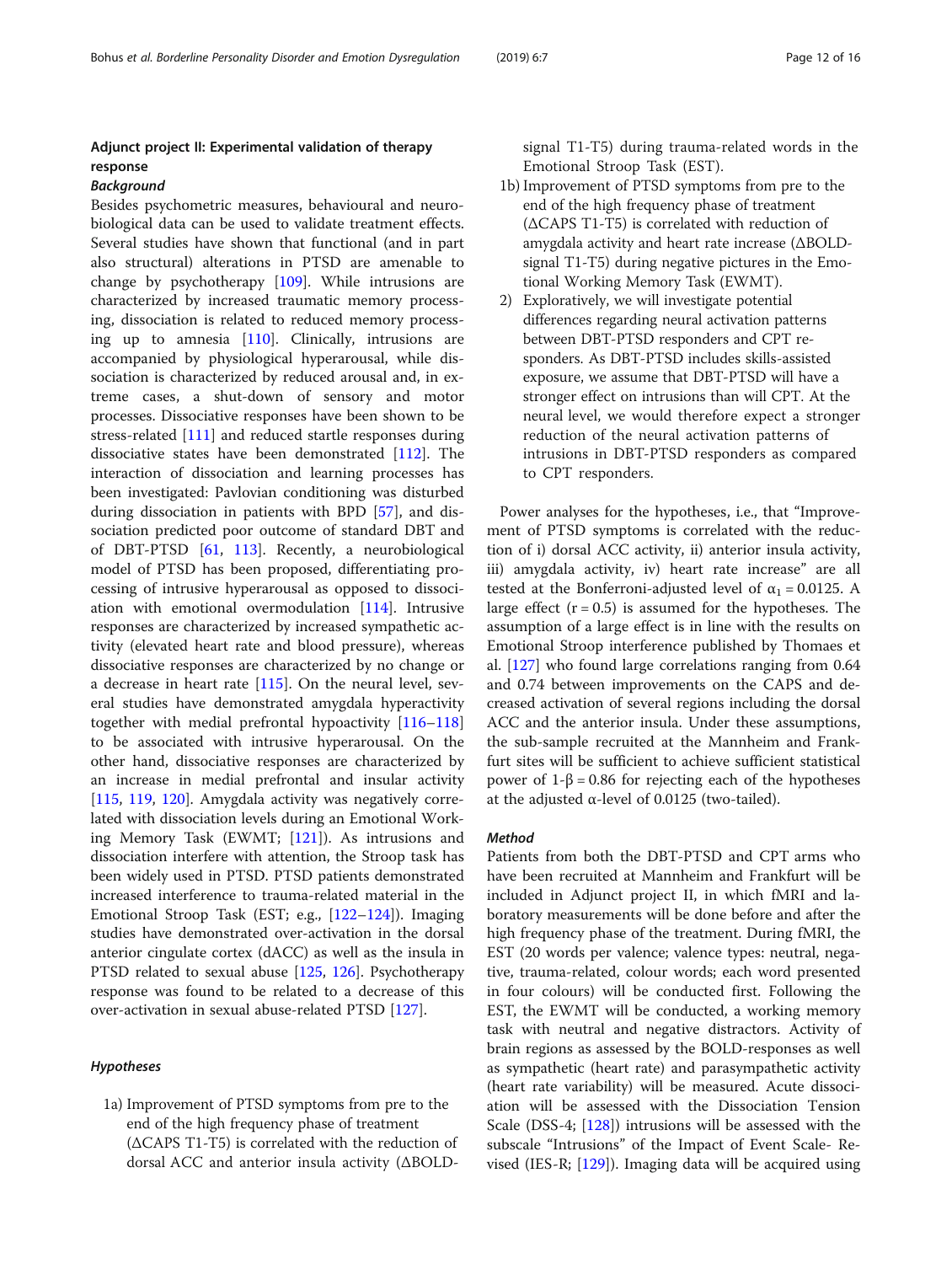<span id="page-12-0"></span>a 3 Tesla MRI Scanner (TRIO, Siemens Medical Systems, Erlangen, Germany). Neural activation patterns will be correlated with dissociation and intrusion scores within a multiple regression analysis using SPM 8 (<http://www.fil.ion.ucl.ac.uk/spm>/).

# **Discussion**

We have designed DBT-PTSD as the first treatment programme specifically designed for cPTSD related to childhood abuse. A first RCT revealed large between group effect sizes as compared to treatment-as-usual under residential conditions. The study on hand is aimed to compare the newly designed treatment with an established evidence based state of the art programme – CPT. In addition to treatment effectiveness and efficacy, this study will provide a large data set of including 200 patients with 6 assessment points plus follow up. This will open the opportunity to enlarge our knowledge about the complexity and interrelatedness of psychopathology, neurocognitive patterns and neuroimaging. Considering the fact, that cPTSD is a new ICD-11 diagnosis, there is not only a strong need to understand predictors, moderators and mediators of treatment response, but to create hypotheses of differential treatment response to exposure based or pure cognitive treatments.

#### Abbreviations

ATP: According to Protocol; BDI: Beck Depression Inventory; BMI: Body Mass Index; BPD: Borderline Personality Disorder; BSL-23: Borderline Symptom List – short version; CA: Childhood Abuse; CAPS: Clinician-Administered PTSD Scale; CAPS-5: Clinician-Administered PTSD Scale for DSM-5; CPT: Cognitive Processing Therapy; cPTSD: Complex Posttraumatic Stress Disorder; CSA: Childhood Sexual Abuse; CTQ: Childhood Trauma Questionnaire; dACC: Dorsal Anterior Cingulate Cortex; DBT: Dialectical Behavioural Therapy; DBT-PE: Dialectical Behavioural Therapy plus Prolonged Exposure; DBT-PTSD: Dialectical Behavioural Therapy for Complex PTSD; DESNOS: Disorders of Extreme Stress Not Otherwise Specified; DSM-5: Diagnostic and Statistical Manual of Mental Disorders -5th revision; DSS-7: Dissociation Tension Scale; EMDR: Eye Movement Desensitization and Reprocessing; EST: Emotional Stroop Task; EWMT: Emotional Working Memory Task; GAF: Global Assessment of Functioning; ICD-11: International Statistical Classification of Diseases and Related Health Problems 10th Revision; IES-R: Impact of Event Scale - Revised; IPDE: International Personality Disorder Examination – Borderline section; MACE: Maltreatment and Abuse Chronology of Exposure Scale; MWT: Mehrfachwahl-Wortschatz-Intelligenztest; PCL-5: Posttraumatic Stress Disorder Checklist for DSM-5; PDS: Posttraumatic Diagnostic Scale; PE: Prolonged Exposure; PTSD: Posttraumatic Stress Disorder; RCT: Randomised Controlled Trial; REML: Restricted Maximum Likelihood Estimates; SBDI: Severe Behaviour Dyscontrol Interview; SCID-I: Structured Clinical Interview for DSM-IV Axis I Disorders

#### Acknowledgements

Not applicable.

#### Funding

The RELEASE study is financed by the German Ministry of Education and Research (BMBF; 01KR1303A).

#### Availability of data and materials

Not applicable.

#### Authors' contributions

MB, KP, NK, TF and PL developed the main project RCT concept and design. RS and MME designed adjunct project I, CS and JH designed adjunct project II. MB, KP and NK drafted the manuscript and all others provided critical revision. All authors read and approved the final manuscript.

#### Ethics approval and consent to participate

This study approval was obtained from the independent Ethics Committee of the Medical Faculty Mannheim at Heidelberg University (Reference number: 2013–635 N-MA). The study was also approved by the ethics committee of Goethe-University and Humboldt University.

#### Consent for publication

Not applicable.

#### Competing interests

On behalf of all the authors, the corresponding author states that he has no competing interests.

#### Publisher's Note

Springer Nature remains neutral with regard to jurisdictional claims in published maps and institutional affiliations.

#### Author details

<sup>1</sup>Institute of Psychiatric and Psychosomatic Psychotherapy, Central Institute of Mental Health, Medical Faculty Mannheim / Heidelberg University, J5, 68159 Mannheim, Germany. <sup>2</sup> McLean Hospital Harvard Medical School, Boston, MA, USA. <sup>3</sup>Department of Psychosomatic Medicine and Psychotherapy, Central Institute of Mental Health, Medical Faculty Mannheim / Heidelberg University, Heidelberg, Germany. <sup>4</sup>Institute of Psychology Faculty of Life Sciences, Humboldt University, Berlin, Germany. <sup>5</sup>Department of Clinical Psychology and Psychotherapy, Institute of Psychology, Goethe University, Frankfurt am Main, Germany.

#### Received: 11 January 2019 Accepted: 31 January 2019 Published online: 05 March 2019

#### References

- 1. Stoltenborgh M, Van Ijzendoorn MH, Euser EM, Bakermans-Kranenburg MJ. A global perspective on child sexual abuse: meta-analysis of prevalence around the world. Child Maltreat. 2011;16:79–101.
- 2. Stoltenborgh M, Bakermans-Kranenburg MJ, van Ijzendoorn MH, Alink LR. Cultural–geographical differences in the occurrence of child physical abuse? A meta-analysis of global prevalence. Int J Psychol. 2013;48:81–94.
- 3. Kessler RC, McLaughlin KA, Green JG, Gruber MJ, Sampson NA, Zaslavsky AM, et al. Childhood adversities and adult psychopathology in the WHO world mental health surveys. Br J Psychiatry. 2010;197:378–85.
- 4. Brown J, Cohen P, Johnson JG, Smailes EM. Childhood abuse and neglect: specificity of effects on adolescent and young adult depression and suicidality. J Am Acad Child Adolesc Psychiatry. 1999;38:1490–6.
- 5. Cutajar MC, Mullen PE, Ogloff JR, Thomas SD, Wells DL, Spataro J. Psychopathology in a large cohort of sexually abused children followed up to 43 years. Child Abuse Negl. 2010;34:813–22.
- Fergusson DM, McLeod GF, Horwood LJ. Childhood sexual abuse and adult developmental outcomes: findings from a 30-year longitudinal study in New Zealand. Child Abuse Negl. 2013;37:664–74.
- 7. Scott KM, Smith DR, Ellis PM. Prospectively ascertained child maltreatment and its association with DSM-IV mental disorders in young adults. Arch Gen Psychiatry. 2010;67:712–9.
- 8. Spataro J, Mullen PE, Burgess PM, Wells DL, Moss SA. Impact of child sexual abuse on mental health: prospective study in males and females. Br J Psychiatry. 2004;184:416–21.
- 9. Green JG, McLaughlin KA, Berglund PA, Gruber MJ, Sampson NA, Zaslavsky AM, et al. Childhood adversities and adult psychiatric disorders in the national comorbidity survey replication I: associations with first onset of DSM-IV disorders. Arch Gen Psychiatry. 2010;67:113–23.
- 10. Pérez-Fuentes G, Olfson M, Villegas L, Morcillo C, Wang S, Blanco C. Prevalence and correlates of child sexual abuse: a national study. Compr Psychiatry. 2013;54:16–27.
- 11. Grant BF, Chou SP, Goldstein RB, Huang B, Stinson FS, Saha TD, et al. Prevalence, correlates, disability, and comorbidity of DSM-IV borderline personality disorder: results from the wave 2 national epidemiologic survey on alcohol and related conditions. J Clin Psychiatry. 2008;69:533–45.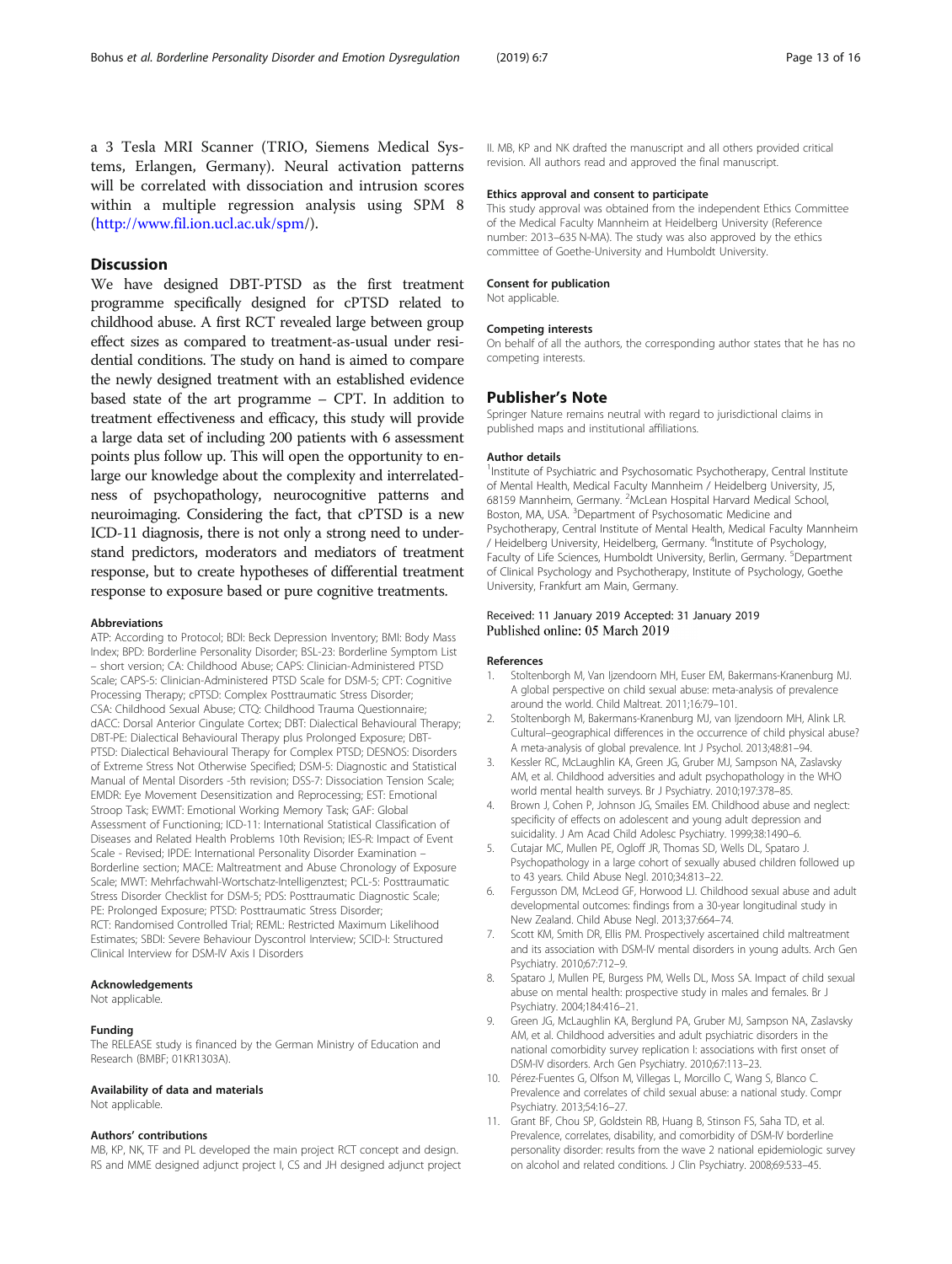- <span id="page-13-0"></span>12. Lenzenweger MF, Lane MC, Loranger AW, Kessler RC. DSM-IV personality disorders in the national comorbidity survey replication. Biol Psychiatry. 2007;62:553–64.
- 13. McGlashan TH, Grilo CM, Skodol AE, Gunderson JG, Shea MT, Morey LC, et al. The collaborative longitudinal personality disorders study: baseline axis I/II and II/II diagnostic co-occurrence. Acta Psychiatr Scand. 2000; 102:256–64.
- 14. Pagura J, Stein MB, Bolton JM, Cox BJ, Grant B, Sareen J. Comorbidity of borderline personality disorder and posttraumatic stress disorder in the U.S. population. J Psychiatr Res. 2010;44:1190–8.
- 15. Yen S, Shea MT, Battle CL, Johnson DM, Zlotnick C, Dolan-Sewell R, et al. Traumatic exposure and posttraumatic stress disorder in borderline, schizotypal, avoidant, and obsessive-compulsive personality disorders: findings from the collaborative longitudinal personality disorders study. J Nerv Ment Dis. 2002;190:510–8.
- 16. American Psychiatric Association. Diagnostic and statistical manual of mental disorders (DSM-5®). American Psychiatric Pub. Arlington; 2013.
- 17. World Health Organization. ICD-11. International Classification of Diseases 11<sup>th</sup> revision. 2018. [https://icd.who.int/](https://icd.who.int). Accessed 21 Sept 2018.
- 18. Cloitre M, Garvert DW, Brewin CR, Bryant RA, Maercker A. Evidence for proposed ICD-11 PTSD and complex PTSD: a latent profile analysis. Eur J Psychotraumatol. 2013;4:20706.
- 19. Karatzias T, Shevlin M, Fyvie C, Hyland P, Efthymiadou E, Wilson D, et al. Evidence of distinct profiles of posttraumatic stress disorder (PTSD) and complex posttraumatic stress disorder (cPTSD) based on the new ICD-11 trauma questionnaire (ICD-TQ). J Affect Disord. 2017;207:181–7.
- 20. Priebe K, Roth M, Krüger A, Glöckner-Fink K, Dyer A, Steil R, et al. Costs of mental health care in patients with posttraumatic stress disorder related to sexual abuse one year before and after inpatient DBT-PTSD. [article in German]. Psychiatr Prax. 2017;44:75–84.
- 21. Wagner T, Fydrich T, Stiglmayr C, Marschall P, Salize HJ, Renneberg B, et al. Societal cost-of-illness in patients with borderline personality disorder one year before, during and after dialectical behavior therapy in routine outpatient care. Behav Res Ther. 2014;61:12–22.
- 22. Cusack K, Jonas DE, Forneris CA, Wines C, Sonis J, Middleton JC, et al. Psychological treatments for adults with posttraumatic stress disorder: a systematic review and meta-analysis. Clin Psychol Rev. 2016;43:128–41.
- 23. Watts BV, Schnurr PP, Mayo L, Young-Xu Y, Weeks WB, Friedman MJ. Metaanalysis of the efficacy of treatments for posttraumatic stress disorder. J Clin Psychiatry. 2013;74:541–50.
- 24. American Psychological Association. Clinical practice guideline for the treatment of posttraumatic stress disorder (PTSD) in adults. 2017. [https://](https://www.apa.org/ptsd-guideline/ptsd.pdf) [www.apa.org/ptsd-guideline/ptsd.pdf.](https://www.apa.org/ptsd-guideline/ptsd.pdf) Accessed 23 Sept 2018.
- 25. Ehring T, Welboren R, Morina N, Wicherts JM, Freitag J, Emmelkamp PM. Meta-analysis of psychological treatments for posttraumatic stress disorder in adult survivors of childhood abuse. Clin Psychol Rev. 2014;34:645–57.
- 26. Dorrepaal E, Thomaes K, Hoogendoorn AW, Veltman DJ, Draijer N, van Balkom AJ. Evidence-based treatment for adult women with child abuse-related complex PTSD: a quantitative review. Eur J Psychotraumatol. 2014;5:23613.
- 27. van der Kolk BA, Spinazzola J, Blaustein ME, Hopper JW, Hopper EK, Korn DL, et al. A randomized clinical trial of eye movement desensitization and reprocessing (EMDR), fluoxetine, and pill placebo in the treatment of posttraumatic stress disorder: treatment effects and long-term maintenance. J Clin Psychiatry. 2007;68:37–46.
- 28. Hembree EA, Street GP, Riggs DS, Foa EB. Do assault-related variables predict response to cognitive behavioral treatment for PTSD? J Consult Clin Psychol. 2004;72:531–4.
- 29. Resick PA, Nishith P, Griffin MG. How well does cognitive-behavioral therapy treat symptoms of complex PTSD? An examination of child sexual abuse survivors within a clinical trial. CNS Spectr. 2003;8:340–55.
- 30. Resick PA, Suvak MK, Wells SY. The impact of childhood abuse among women with assault-related PTSD receiving short-term cognitive–behavioral therapy. J Trauma Stress. 2014;27:558–67.
- 31. van Minnen A, Arntz A, Keijsers GPJ. Prolonged exposure in patients with chronic PTSD: predictors of treatment outcome and dropout. Behav Res Ther. 2002;40:439–57.
- 32. Wagenmans A, van Minnen A, Sleijpen M, de Jongh A. The impact of childhood sexual abuse on the outcome of intensive trauma-focused treatment for PTSD. Eur J Psychotraumatol. 2018;9:1430962.
- 33. Walter KH, Buckley A, Simpson JM, Chard KM. Residential PTSD treatment for female veterans with military sexual trauma: does a

history of childhood sexual abuse influence outcome? J Interpers Violence. 2014;29:971–86.

- 34. Clarke SB, Rizvi SL, Resick PA. Borderline personality characteristics and treatment outcome in cognitive-behavioral treatments for PTSD in female rape victims. Behav Ther. 2008;39:72–8.
- 35. Feeny NC, Zoellner LA, Foa EB. Treatment outcome for chronic PTSD among female assault victims with borderline personality characteristics: a preliminary examination. J Personal Disord. 2002;16:30–40.
- 36. Hembree EA, Cahill SP, Foa EB. Impact of personality disorders on treatment outcome for female assault survivors with chronic posttraumatic stress disorder. J Personal Disord. 2004;18:117–27.
- 37. Kredlow MA, Szuhany KL, Lo S, Xie H, Gottlieb JD, Rosenberg SD, et al. Cognitive behavioral therapy for posttraumatic stress disorder in individuals with severe mental illness and borderline personality disorder. Psychiatry Res. 2017;249:86–93.
- 38. Holder N, Holliday R, Pai A, Surís A. Role of Borderline personality disorder in the treatment of military sexual trauma-related posttraumatic stress disorder with cognitive processing therapy. Behav Med. 2017;43:184–90.
- 39. McDonagh A, Friedman M, McHugo G, Ford J, Sengupta A, Mueser K, et al. Randomized trial of cognitive-behavioral therapy for chronic posttraumatic stress disorder in adult female survivors of childhood sexual abuse. J Consult Clin Psychol. 2005;73:515–24.
- 40. US Department of Veteran Affairs. VA/DOD Clinical practice guideline for the management of posttraumatic stress disorder and acute stress disorder. 2017. [https://www.healthquality.va.gov/guidelines/MH/ptsd/](https://www.healthquality.va.gov/guidelines/MH/ptsd/VADoDPTSDCPGFinal012418.pdf) [VADoDPTSDCPGFinal012418.pdf](https://www.healthquality.va.gov/guidelines/MH/ptsd/VADoDPTSDCPGFinal012418.pdf). Accessed 25 Sept 2018.
- 41. Asmundson GJ, Thorisdottir AS, Roden-Foreman JW, Baird SO, Witcraft SM, Stein AT, et al. A meta-analytic review of cognitive processing therapy for adults with posttraumatic stress disorder. Cogn Behav Ther. 2019;48:1–14.
- 42. Resick PA, Monson CM, Chard KM. Cognitive processing therapy for PTSD: a comprehensive manual. New York: Guilford Publications; 2016.
- 43. Resick PA, Schnicke M. Cognitive processing therapy for rape victims: a treatment manual. London, England: Sage; 1993.
- 44. Chard KM. An evaluation of cognitive processing therapy for the treatment of posttraumatic stress disorder related to childhood sexual abuse. J Consult Clin Psychol. 2005;73:965–71.
- 45. Resick PA, Galovski TE, Uhlmansiek MO, Scher CD, Clum GA, Young-Xu Y. A randomized clinical trial to dismantle components of cognitive processing therapy for posttraumatic stress disorder in female victims of interpersonal violence. J Consult Clin Psychol. 2008;76:243–58.
- 46. Iverson KM, Resick PA, Suvak MK, Walling S, Taft CT. Intimate partner violence exposure predicts PTSD treatment engagement and outcome in cognitive processing therapy. Behav Ther. 2001;42:236–48.
- 47. Cloitre M, Courtois CA, Ford JD, Green BL, Alexander P, Briere J, et al. The ISTSS Expert Consensus Treatment Guidelines for Complex PTSD in Adults. 2012. <http://www.istss.org/>. Accessed 28 Sept 2018.
- 48. Harned MS, Chapman AL, Dexter-Mazza ET, Murray A, Comtois KA, Linehan MM. Treating co-occurring Axis I disorders in recurrently suicidal women with borderline personality disorder: a 2-year randomized trial of dialectical behavior therapy versus community treatment by experts. J Consult Clin Psychol. 2008;76:1068–75.
- 49. Harned MS, Korslund KE, Linehan MM. A pilot randomized controlled trial of dialectical behavior therapy with and without the dialectical behavior therapy prolonged exposure protocol for suicidal and selfinjuring women with borderline personality disorder and PTSD. Behav Res Ther. 2014;55:7–17.
- 50. Harned MS, Korslund KE, Foa EB, Linehan MM. Treating PTSD in suicidal and self-injuring women with borderline personality disorder: development and preliminary evaluation of a dialectical behavior therapy prolonged exposure protocol. Behav Res Ther. 2012;50:381–6.
- 51. Cloitre M, Stovall-McClough KC, Nooner K, Zorbas P, Cherry S, Jackson CL, et al. (2010). Treatment for PTSD related to childhood abuse: a randomized controlled trial. Am J Psychiatry. 2010;67:915–24.
- 52. Bohus M. Borderline-Störung. Fortschritte der Psychotherapie. Göttingen: Hogrefe-Verlag; 2002.
- 53. Linehan MM. Cognitive-behavioral treatment of Borderline personality disorder. New York: Guilford Press; 1993.
- 54. Linehan MM. DBT skills training Manual. 2nd ed. New York: Guilford Press; 2014.
- 55. Ehlers A. Posttraumatische Belastungsstörungen. Fortschritte der Psychotherapie. Göttingen: Hogrefe-Verlag; 1999.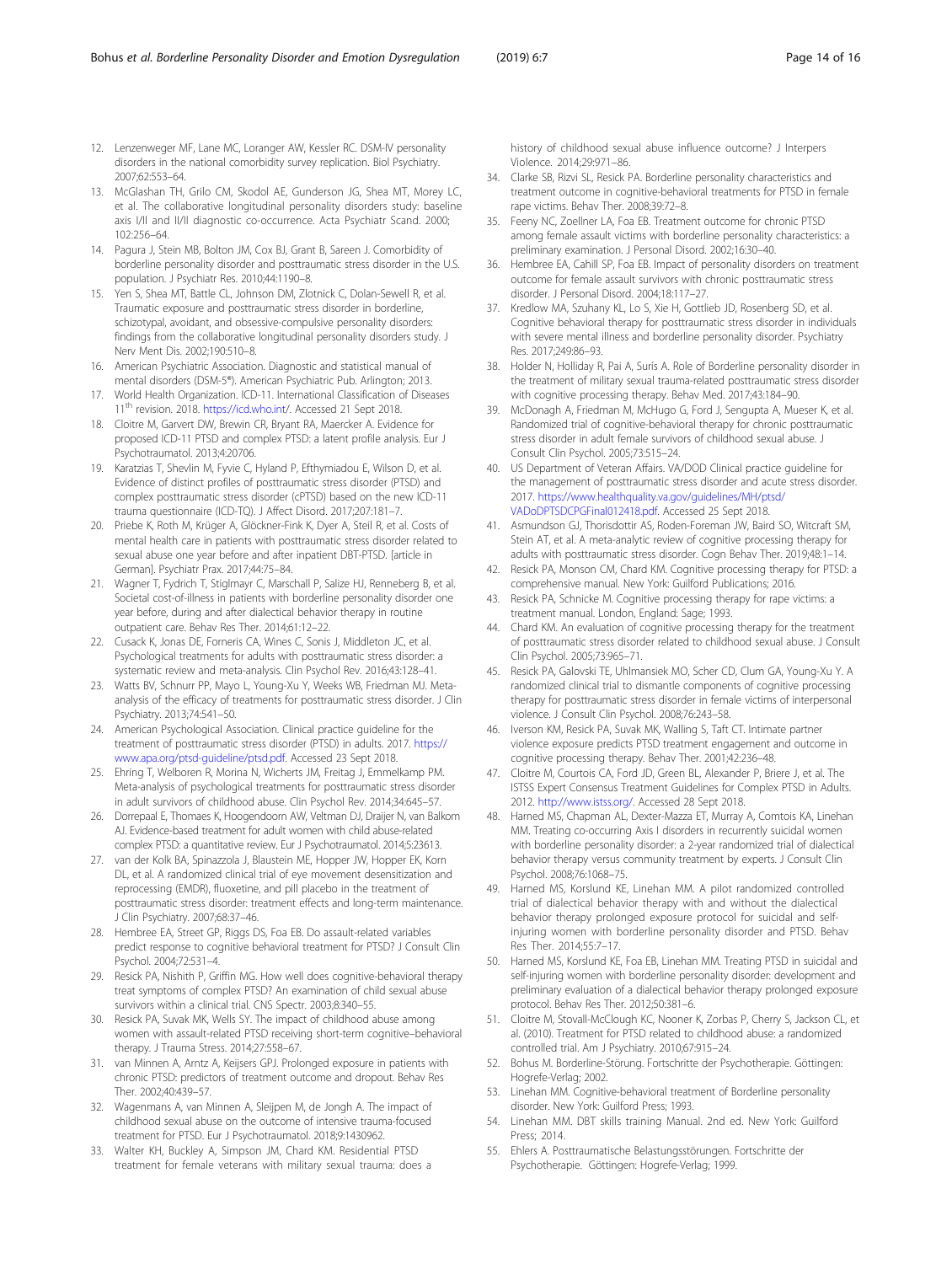- <span id="page-14-0"></span>56. Foa EB, Hembree EA, Rothbaum BO. Prolonged exposure therapy for PTSD: emotional processing of traumatic experiences. Oxford: Oxford University Press; 2007.
- 57. Ebner-Priemer UW, Mauchnik J, Kleindienst N, Schmahl C, Peper M, Rosenthal MZ, et al. Emotional learning during dissociative states in borderline personality disorder. J Psychiatry Neurosci. 2009;34:214–22.
- Cackowski S, Neubauer T, Kleindienst N. The impact of posttraumatic stress disorder on the symptomatology of borderline personality disorder. Borderline Personal Disord Emot Dysregul. 2016;3:7.
- 59. Krause-Utz A, Winter D, Schriner F, Chiu CD, Lis S, Spinhoven P, et al. Reduced amygdala reactivity and impaired working memory during dissociation in borderline personality disorder. Eur Arch Psychiatry Clin Neurosci. 2018;268:401–15.
- 60. Vonderlin R, Kleindienst N, Alpers GW, Bohus M, Lyssenko L, Schmahl C. Dissociation in victims of childhood abuse or neglect: a meta-analytic review. Psychol Med. 2018;48:2467–76.
- 61. Kleindienst N, Priebe K, Görg N, Dyer A, Steil R, Lyssenko L, et al. State dissociation moderates response to dialectical behavior therapy for posttraumatic stress disorder in women with and without borderline personality disorder. Eur J Psychotraumatol. 2016;7:30375.
- 62. Hayes CS, Strohsahl KD, Wilson KG. Acceptance and commitment therapy: the process and practice of mindful change. New York: Guilford Press; 2016.
- 63. Gilbert P. Compassion focused therapy. New York: Routledge; 2010. 64. McCullough JP. CBASP as a distinctive treatment for persistent depressive
- disorder. New York: Routledge; 2014. 65. Steil R, Dyer A, Priebe K, Kleindienst N, Bohus M. Dialectical behavior
- therapy for posttraumatic stress disorder related to childhood sexual abuse: a pilot study of an intensive residential treatment program. J Trauma Stress. 2011;24:102–6.
- 66. Griesel D, Wessa M, Flor H. Psychometric qualities of the German version of the posttraumatic diagnostic scale (PTDS). Psychol Assess. 2006;18:262–8.
- 67. Bohus M, Dyer AS, Priebe K, Krüger A, Kleindienst N, Schmahl C, et al. Dialectical behaviour therapy for post-traumatic stress disorder after childhood sexual abuse in patients with and without borderline personality disorder: a randomised controlled trial. Psychother Psychosom. 2013;82:221–33.
- 68. Blake DD, Weathers FW, Nagy LM, Kaloupek DG, Gusman FD, Charney DS, et al. The development of a clinician-administered PTSD scale. J Trauma Stress. 1995;8:75–90.
- 69. Endicott J, Spitzer RL, Fleiss JL, Cohen J. The global assessment scale: a procedure for measuring overall severity of psychiatric disorders. Arch Gen Psychiatry. 1976;33:766–71.
- 70. Beck A, Steer R, Brown G. Beck depression inventory-II manual, ed 2. San Antonio: Psychological Corporation; 1996.
- 71. Krüger A, Kleindienst N, Priebe K, Dyer AS, Steil R, Schmahl C, et al. Nonsuicidal self-injury during an exposure-based treatment in patients with posttraumatic stress disorder and borderline features. Behav Res Ther. 2014; 61:136–41.
- 72. Steil R, Dittmann C, Müller-Engelmann M, Dyer A, Maasch AM, Priebe K. Dialectical behaviour therapy for posttraumatic stress disorder related to childhood sexual abuse: a pilot study in an outpatient treatment setting. Eur J Psychotraumatol. 2018;9:1423832.
- 73. Linehan MM, Heard HL, Armstrong HE. Naturalistic follow-up of a behavioral treatment for chronically parasuicidal borderline patients. Arch Gen Psychiatry. 1993;50:971–4.
- 74. Linehan MM, Schmidt H, Dimeff LA, Craft JC, Kanter J, Comtois KA. Dialectical behavior therapy for patients with borderline personality disorder and drug-dependence. Am J Addict. 199l;8:279–92.
- 75. Linehan MM, Comtois KA, Murray AM, Brown MZ, Gallop RJ, Heard HL, et al. Two-year randomized controlled trial and follow-up of dialectical behavior therapy vs therapy by experts for suicidal behaviors and borderline personality disorder. Arch Gen Psychiatry. 2006;63:757–66.
- 76. Dittmann C, Müller-Engelmann M, Resick PA, Gutermann J, Stangier U, Priebe K, et al. Adherence rating scale for cognitive processing therapy cognitive only: analysis of psychometric properties. Behav Cogn Psychother. 2017b;45:661–70.
- 77. Krauth C, Hessel F, Hansmeier T, Wasem J, Seitz R, Schweikert B. Empirical standard costs for health economic evaluation in Germany - a proposal by the working group methods in health economic evaluation [German]. Gesundheitswesen. 2005;67:736–46.
- 78. Salize HJ, Kilian R. Gesundheitsökonomie in der Psychiatrie. Konzepte, Methoden, Analysen. Stuttgart: Kohlhammer; 2010.
- 79. van Asselt AD, Dirksen CD, Arntz A, Severens JL. The cost of borderline personality disorder: societal cost of illness in BPD-patients. Eur Psychiatry. 2007;22:354–61.
- 80. van Asselt AD, Dirksen CD, Arntz A, Giesen-Bloo JH, van Dyck R, Spinhoven P, et al. Out-patient psychotherapy for borderline personality disorder: costeffectiveness of schema-focused therapy v. Transference-focused psychotherapy. Br J Psychiatry. 2008;192:450–7.
- 81. Bohus M, Borgmann E. Borderline-Persönlichkeitsstörungen [Borderline personality disorder]. In: Meinlschmidt G, Schneider S, Margraf J, editors. Lehrbuch der Verhaltenstherapie. Materialien für die Psychotherapie [Textbook of behavioural therapy. Materials for psychotherapy]. Berlin: Springer; 2012. p. 271–7.
- 82. Weathers FW, Blake DD, Schnurr PP, Kaloupek DG, Marx BP, Keane TM. The Clinician-Administered PTSD Scale for DSM-5 (CAPS-5). 2013. Interview available from the National Center for PTSD at [www.ptsd.va.gov.](http://www.ptsd.va.gov)
- 83. Müller-Engelmann M, Schnyder U, Dittmann C, Priebe K, Bohus M, Thome J, et al. Psychometric properties and factor structure of the German version of the clinician-administered PTSD scale for DSM-5. Assessment. 2018; 1073191118774840.
- 84. Mcdonald A, Wiltsey-Stirman S, Wachen J, Resick P. CPT therapist adherence and competence protocol – revised. Washington, DC: Department of Veterans' Affairs; 2014.
- 85. First MB, Spitzer RL, Gibbon M, Williams JBW, Benjamin LS. User's guide for the structured clinical interview for DSM-IV Axis I disorders (SCID-I) – clinical version. Washington: American Psychiatric Press; 1997.
- 86. Loranger AW, Sartorius N, Andreoli A, Berger P, Buchheim P, Channabasavanna SM, et al. The international personality disorder examination, IPDE. The WHO/ADAMHA international pilot study of personality disorders. Arch Gen Psychiatry. 1994;51:215–24.
- 87. Bernstein DP, Fink LA. CTQ: childhood trauma questionnaire: a retrospective self-report. San Antonio: Psychological Corp; 1998.
- 88. Teicher MH, Parigger A. The 'Maltreatment and abuse chronology of Exposure' (MACE) scale for the retrospective assessment of abuse and neglect during development. PLoS One. 2015;10:e0117423.
- 89. Lehrl S. Mehrfachwahl-Wortschatz-Intelligenztest MWT-B. Spitta Verlag: Balingen; 1999.
- 90. Blevins CA, Weathers FW, Davis MT, Witte TK, Domino JL. The posttraumatic stress disorder checklist for DSM-5 (PCL-5): development and initial psychometric evaluation. J Trauma Stress. 2015;28:489–98.
- 91. Stiglmayr C, Schimke P, Wagner T, Braakmann D, Schweiger U, Sipos V, et al. Development and psychometric characteristics of the dissociation tension scale. J Pers Assess. 2010;92:269–77.
- 92. Bohus M, Kleindienst N, Limberger MF, Stieglitz RD, Domsalla M, Chapman AL, et al. The short version of the Borderline symptom list (BSL-23): development and initial data on psychometric properties. Psychopathology. 2009;42:32–9.
- 93. Bohus M, Limberger MF, Frank U, Sender I, Gratwohl T, Stieglitz RD. Development of the Borderline symptom list. [German]. Psychother Psychosom Med Psychol. 2001;51:201–11.
- 94. Perepletchikova F, Treat TA, Kazdin AE. Treatment integrity in psychotherapy research: analysis of the studies and examination of the associated factors. J Consult Clin Psychol. 2007;75:829–41.
- 95. Weck F. Psychotherapeutische Kompetenzen: Theorien, Erfassung, Förderung. Heidelberg: Springer-Verlag; 2014.
- 96. Waltz J, Addis ME, Koerner K, Jacobson NS. Testing the integrity of a psychotherapy protocol: assessment of adherence and competence. J Consult Clin Psychol. 1993;61:620–30.
- 97. Perepletchikova F, Hilt LM, Chereji E, Kazdin AE. Barriers to implementing treatment integrity procedures: survey of treatment outcome researchers. J Consult Clin Psychol. 2009;77:212–8.
- 98. Webb CA, DeRubeis RJ, Barber JP. Therapist adherence/competence and treatment outcome: a meta-analytic review. J Consult Clin Psychol. 2010;78: 200–11.
- 99. Paivio SC, Cramer KM. Factor structure and reliability of the childhood trauma questionnaire in a Canadian undergraduate student sample. Child Abuse Negl. 2004;28:889–904.
- 100. Barber JP, Crits-Christoph P, Luborsky L. Effects of therapist adherence and competence on patient outcome in brief dynamic therapy. J Consult Clin Psychol. 1996;64:619–22.
- 101. Ginzburg DM, Bohn C, Höfling V, Weck F, Clark DM, Stangier U. Treatment specific competence predicts outcome in cognitive therapy for social anxiety disorder. Behav Res Ther. 2012;50:747–52.